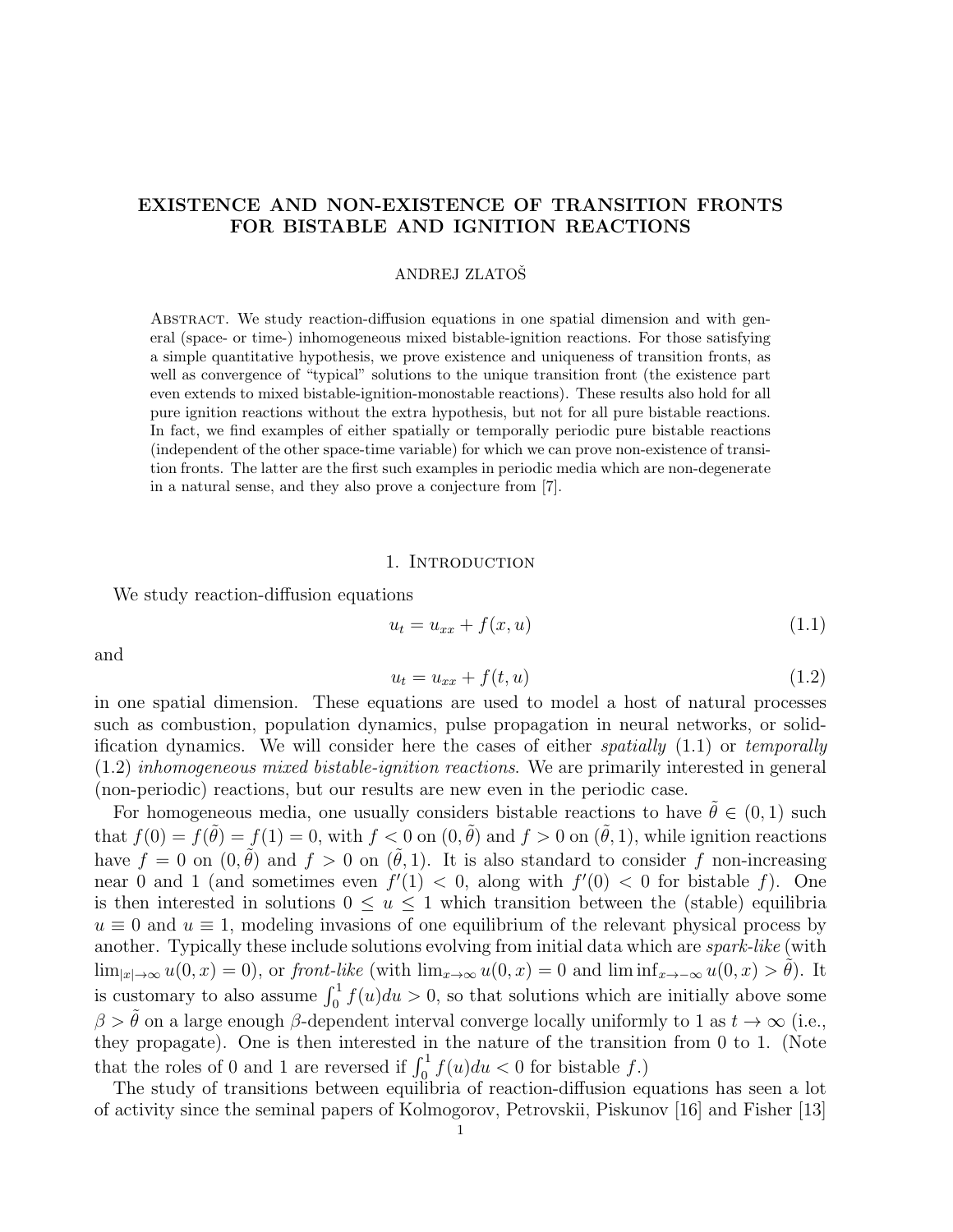(who studied homogeneous reactions). We are here interested in this question for  $f$  which also depends on  $x$  or  $t$ , and we will also relax the requirement for a single sign change of  $f(x, \cdot)$  or  $f(t, \cdot)$  in  $(0, 1)$ . We will therefore assume the following hypothesis. Let us consider only (1.1) for the time being; (1.2) will be treated afterwards.

Hypothesis (H): f is Lipschitz with constant  $K \geq 1$ ,

$$
f(x,0) = f(x,1) = 0 \tfor x \in \mathbb{R},
$$
\n(1.3)

and there is  $\theta > 0$  such that for each  $x \in \mathbb{R}$ , f is non-increasing in u on  $[0, \theta]$  and on  $[1-\theta, 1]$ . Moreover, there are  $0 < \theta_1 \leq \theta_0 < 1$  and Lipschitz functions  $f_0, f_1 : [0, 1] \to \mathbb{R}$  with  $f_0 \leq f_1$ ,

$$
f_0(0) = f_0(1) = f_1(0) = f_1(1) = 0,
$$
  
\n
$$
f_0 \le 0 \text{ on } (0, \theta_0) \quad \text{and} \quad f_0 > 0 \text{ on } (\theta_0, 1),
$$
  
\n
$$
f_1 \le 0 \text{ on } (0, \theta_1) \quad \text{and} \quad f_1 > 0 \text{ on } (\theta_1, 1),
$$
  
\n
$$
\int_0^1 f_0(u) du > 0,
$$
\n(1.4)

such that

$$
f_0(u) \le f(x, u) \le f_1(u) \qquad \text{for } (x, u) \in \mathbb{R} \times [0, 1].
$$

**Definition 1.1.** (i) We call any f satisfying  $(H)$  a BI reaction (i.e., bistable-ignition).

(ii) If f is a BI reaction and  $f_1 < 0$  on  $(0, \theta_1)$ , then f is a bistable reaction. If there is also an increasing function  $\gamma : [0, \infty) \to [0, \infty)$  and for each  $x \in \mathbb{R}$  there is  $\tilde{\theta}_x \in [\theta_1, \theta_0]$  such that

$$
sgn(u - \tilde{\theta}_x) f(x, u) \ge \gamma \big(\operatorname{dist}(u, \{0, \tilde{\theta}_x, 1\})\big)
$$

for  $u \in [0, 1]$ , then f is a pure bistable reaction.

(iii) If f is a BI reaction and  $f_0 = 0$  on  $(0, \theta_0)$ , then f is an *ignition reaction*. If there are also  $\gamma$  and  $\tilde{\theta}_x$  as in (ii) such that now  $f(x, u) = 0$  for  $u \in [0, \tilde{\theta}_x]$  and

$$
f(x, u) \ge \gamma\big(\operatorname{dist}(u, \{\tilde{\theta}_x, 1\})\big)
$$

for  $u \in [\tilde{\theta}_x, 1]$ , then f is a pure ignition reaction.

Remark. We note that if instead  $\theta = 0 = \theta_1$  in (H), then f is a mixed bistable-ignitionmonostable reaction, and it is a pure monostable reaction if (iii) above holds with  $\theta_x \equiv 0$ .

Let us now briefly review some of the relevant literature for bistable and ignition reactions in one dimension (their mixtures, allowed here, may not have been studied before). In these papers, (1.4) need not always be assumed for bistable reactions and other hypotheses may be included. There is also a large body of work on monostable reactions in one dimension, as well as on all reaction types in several dimensions, and the interested reader can consult [3,33,34] for reviews of these results and other related developments.

A useful tool in the study of the evolution of solutions of reaction-diffusion equations can often be special solutions called *transition fronts*. These are entire solutions w of  $(1.1)$ , defined in [19, 26] for some special situations and later in [6] in more generality, satisfying

$$
\lim_{x \to -\infty} w(t, x + x_t) = 1 \quad \text{and} \quad \lim_{x \to \infty} w(t, x + x_t) = 0 \tag{1.5}
$$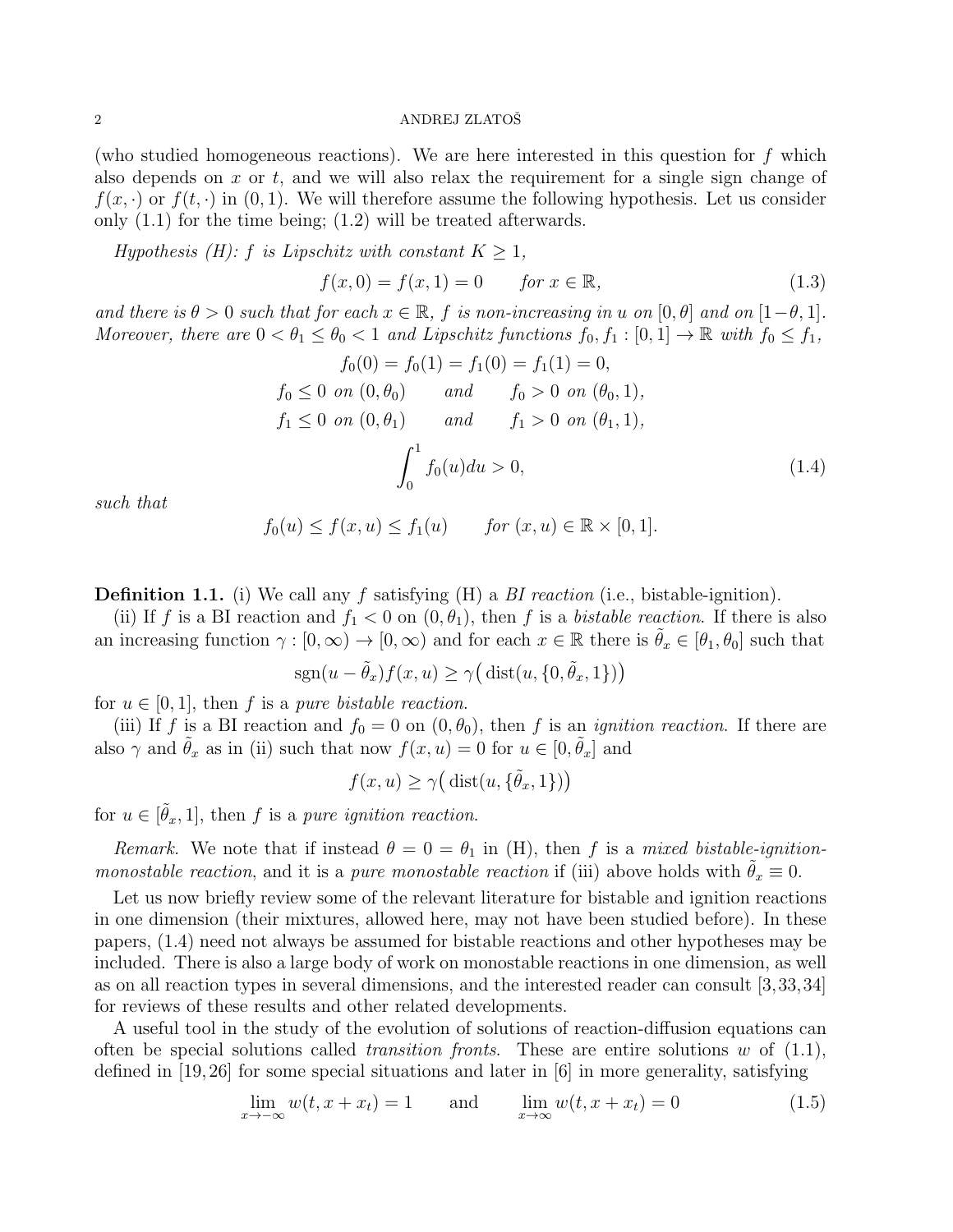uniformly in  $t \in \mathbb{R}$ , with  $x_t := \max\{x \in \mathbb{R} \mid w(t,x) = \frac{1}{2}\}\$  (which includes existence of  $x_t$ ). This is the definition of the *right-facing* transition front, while the *left-facing* one is defined with 1 and 0 swapped. Note that we consider here only fronts connecting 0 and 1, not those connecting other equilibria of the PDE (if they exist). Also, we will only consider here fronts with  $0 \leq w \leq 1$ , since we do not assume anything about  $f(x, u)$  for  $u \notin [0, 1]$ . It is easy to show, however, that if  $f(x, u) \geq 0$  for  $u < 0$  and  $f(x, u) \leq 0$  for  $u > 1$ , then any transition

front satisfies  $0 < w < 1$  [6,36]. Finally, we note that the definition we use here is that of transition fronts with a *single interface*. The definition in  $|6|$ , restricted to one dimension, allows any bounded-in-time number of interfaces, but most papers studying transition fronts in one dimension use the (very natural) single interface version.

In media where there exists a unique right-facing and a unique left-facing transition front (up to a translation in  $t$ ), one can sometimes show that typical solutions converge to their time-shifts as  $t \to \infty$ . The simplest such case are homogeneous media  $f(x, u) = f(u)$ , where transition fronts are known to be unique for ignition and bistable reactions, and take the form of traveling fronts  $w(t, x) = W(x - ct)$  (right-facing) and  $w(t, x) = W(-x - ct)$  (left-facing), with a unique front speed  $c > 0$  and the front profile W solving  $W'' + cW' + f(W) = 0$  on R and having the limits  $\lim_{s\to\infty} W(s) = 1$  and  $\lim_{s\to\infty} W(s) = 0$ .

The situation is slightly more complicated for spatially periodic media, where existence and uniqueness of *pulsating fronts* (first defined in [30], these are transition fronts satisfying  $u(t+\frac{p}{c})$  $(\frac{p}{c}, x) = u(t, x - p)$  with p the spatial period of f and c the front speed, whose profile is time-periodic in a moving frame) has been proved for fairly general ignition reactions [5] but only for some special cases of bistable reactions. This includes near-homogeneous reactions [31] (see also [32] for a related result), reactions with a constant  $\theta_x$  (i.e.,  $\theta_1 = \theta_0$  in (H)) [23], those for which  $(1.1)$  has no stable periodic steady states between 0 and 1 [10], and those with small or large spatial periods  $(7, 8)$  (hence our Theorem 1.2(i) below is new even for periodic bistable reactions). There is a good reason for such limitations: while uniqueness holds at least for non-stationary pulsating fronts if we also assume  $f_1'(0) < 0$  and  $f_0'(1) < 0$  [8], existence does not hold even for pure bistable reactions, as we show in Theorem 1.2(iii) below (and therefore also prove a conjecture from [7]).

Another reason for the added difficulties in the inhomogeneous bistable case is the fact that solutions may stop propagating and stationary fronts may exist, although not when (1.4) holds. This can naturally happen when  $\int_0^1 f(x, u)du$  changes sign as x varies [8], but it can even happen for periodic pure bistable reactions with  $\int_0^1 f(x, u) du > 0$  for all  $x \in \mathbb{R}$ (see Example 1.6 below). We refer the reader to  $[8, 12, 17, 32]$  and the references therein for further studies of such *wave-blocking* phenomena for bistable reactions.

As for non-periodic media, it was proved in [20, 21, 23] for ignition reactions of the form  $f(x, u) = a(x)g(u)$  with some bounded  $a \ge 1$  and a pure ignition g (in particular,  $\theta_1 = \theta_0$ ), that exponentially decaying front-like solutions converge to a unique right-facing front in  $L^{\infty}(\mathbb{R})$  as  $t \to \infty$ , while spark-like ones converge to it in  $L^{\infty}(\mathbb{R}^+)$  and to a unique leftfacing one in  $L^{\infty}(\mathbb{R}^{-})$ . This was extended to general ignition reactions satisfying a nonvanishing condition in [35] (see Section 3 below). Existence of transition fronts was also proved for near-homogeneous bistable reactions in [31], and for bistable reactions of the form  $f(x, u) = a(x)g(u)$  with  $a \ge 1$  and a pure bistable g (so again  $\theta_1 = \theta_0$ ) in [23].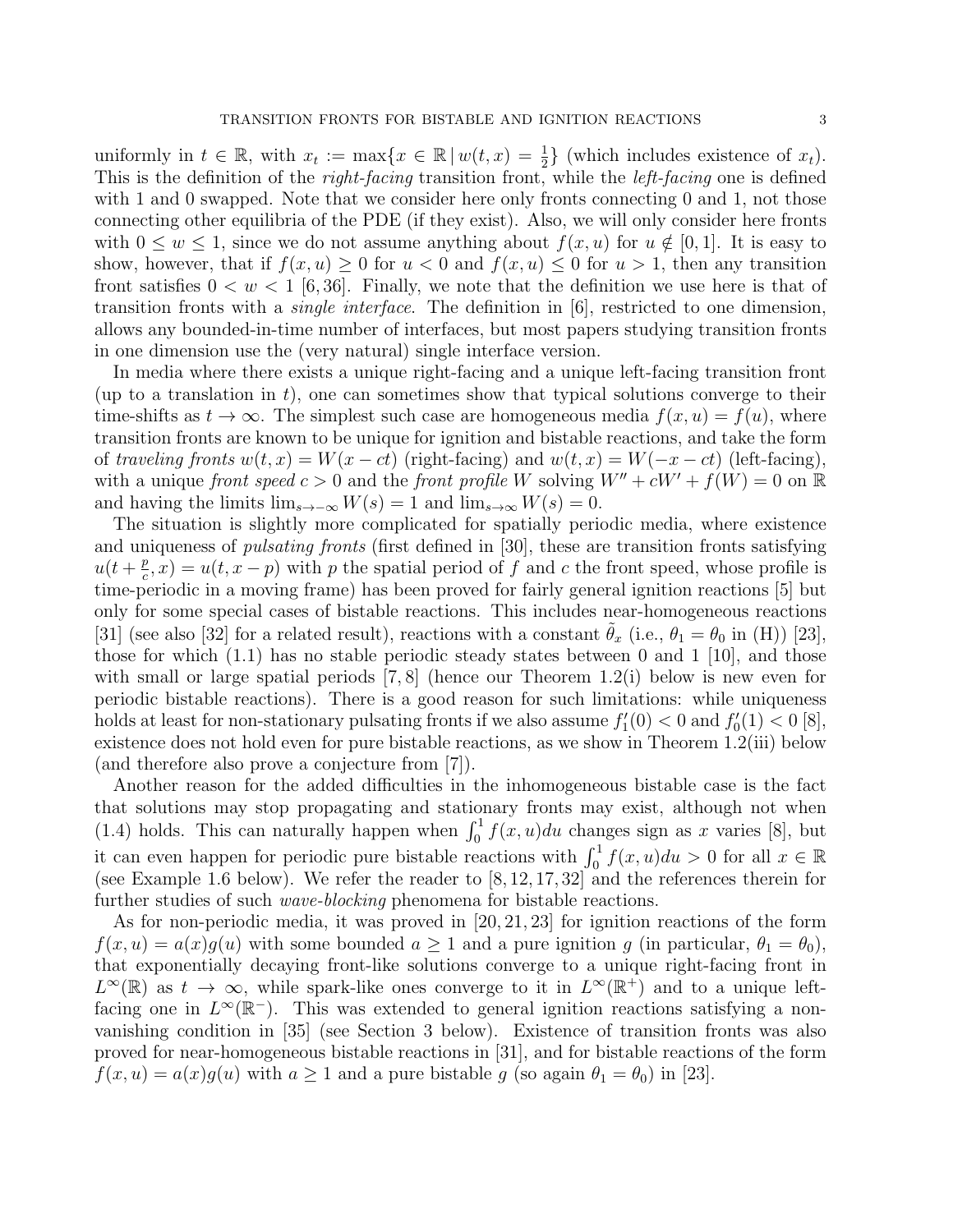On the other hand, one can easily construct situations in which transition fronts (connecting 0 and 1) do not exist, even if  $f$  satisfies (H). A simple example is a homogeneous reaction with  $f(\frac{1}{2})$  $(\frac{1}{2}) = 0$  which is bistable when restricted to  $u \in [0, \frac{1}{2})$  $\frac{1}{2}$  (with a unique front speed  $c'$ ) as well as when restricted to  $u \in \left[\frac{1}{2}\right]$  $(\frac{1}{2}, 1]$  (with a unique front speed c''), and  $f(u + \frac{1}{2})$  $(\frac{1}{2}) < f(u)$ for  $u \in (0, \frac{1}{2})$  $\frac{1}{2}$ ) (so  $c'' < c'$ ). In that case it is easy to show that for typical solutions, the transition  $0 \to \frac{1}{2}$  propagates with speed c' while the transition  $\frac{1}{2} \to 1$  propagates with the slower speed  $c''$ , creating a linearly-in-t growing "terrace" on which  $u(t, \cdot) \sim \frac{1}{2}$  $\frac{1}{2}$ . This and more general such situations were recently studied in [9]. Of course, such reactions are in some sense degenerate, being made of two or more bistable (or other type) reactions "glued" end-to-end. They thus do not resolve the abovementioned question of whether transition fronts must always exists for general "non-degenerate" (i.e., pure) bistable reactions in one dimension. (For pure ignition reactions this can be answered in the affirmative using the general ignition reactions result from  $[35]$  — see Theorem 1.2(ii) below. For pure monostable reactions the answer is negative [22].)

In the present paper we prove that existence and uniqueness of transition fronts holds for general inhomogeneous mixed bistable-ignition reactions which satisfy a simple quantitative hypothesis, and that in this case exponentially decaying front-like and spark-like solutions again converge to these fronts as  $t \to \infty$ . The same result holds for all pure ignition reactions, without the extra hypothesis. On the other hand, we also show that this hypothesis is not only technical. In fact, we construct an example of a spatially periodic pure bistable reaction for which no transition fronts exist, thus resolving the above question of their existence for pure bistable reactions in the negative. (We note that the latter holds only in the sense of  $(1.5)$ , for fronts connecting 0 and 1. Fronts connecting other equilibrium solutions  $0 \le u^ < u^+ \le 1$ of (1.1) may still exist, such as a front connecting 0 and  $\frac{1}{2}$  and another connecting  $\frac{1}{2}$  and 1 in the example from the previous paragraph.) This example is, to the best of our knowledge, the first of a non-degenerate (in the sense from the previous paragraph) periodic reaction of any kind for which non-existence of transition fronts was proved, since the monostable reaction examples from [22] are not periodic. (We note that non-existence of *traveling fronts* was previously proved for bistable reactions on some cylinders with dumbbell-shaped crosssections and an additional shear flow [4]. The reaction is homogeneous in these and the result hinges instead on the special cross-section and on the added flow. It seems that transition fronts connecting 0 and 1 should not exist in these examples either, although those connecting other equilibria of the PDE in question again may exist.)

Here is our first main result, containing the above claims for (1.1).

# **Theorem 1.2.** Let f be a BI reaction from  $(H)$ , with  $c_0$  the unique front speed for  $f_0$ .

(i) Assume that  $f_1(u) < \frac{c_0^2}{4}u$  for all  $u \in (0, \theta'_1]$ , with  $\theta'_1 \in [\theta_0, 1)$  given by  $\int_{\theta_1}^{\theta'_1} f_0(u) du = 0$ . Then there exists a unique (up to translation in t) right-facing transition front w for  $(1.1)$ (and a unique left-facing one  $\tilde{w}$ ), which then also satisfies  $w_t > 0$ . Moreover, solutions with exponentially decaying initial data converge to time shifts of  $w, \tilde{w}$  (see Definition 1.3 below).

(ii) The claims in (i) hold (without the hypothesis on  $f_1$ ) if f is a pure ignition reaction.

(iii) There exists an x-periodic pure bistable reaction f such that there is no (right- or left-facing) transition front for (1.1). In fact, there are  $\varepsilon_0$ ,  $m > 0$  such that any solution  $0 \le u \le 1$  with  $u(0, \cdot) \ge \frac{1}{2}$  $\frac{1}{2}\chi_{[-m,m]}$  and  $\lim_{x\to\infty}u(0,x)=0$  takes values within  $[\varepsilon_0,1-\varepsilon_0]$  on spatial intervals whose lengths grow linearly in time as  $t \to \infty$ .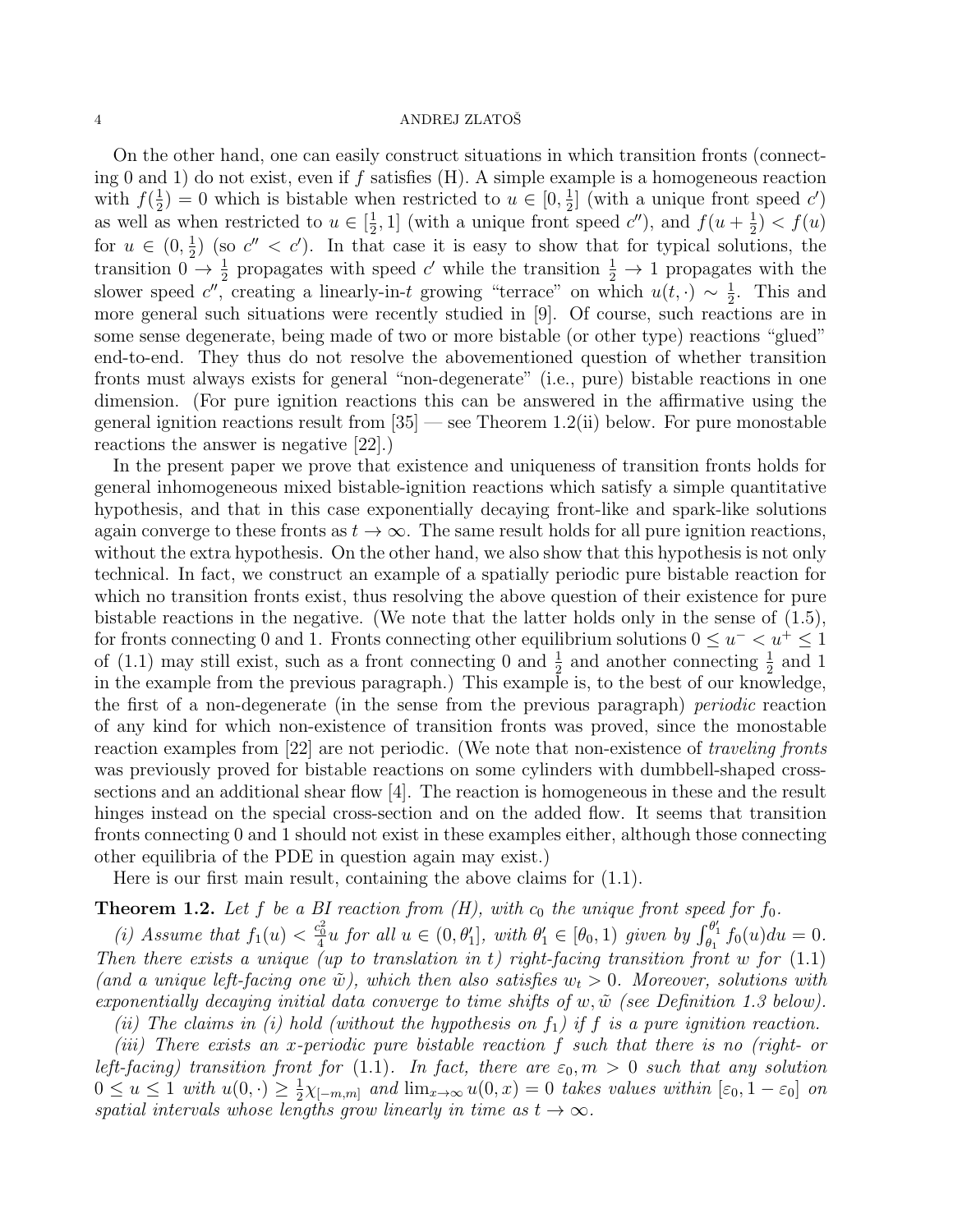Remarks. 1. The proof of (i) shows that its existence part extends to mixed bistableignition-monostable reactions with  $f_1$  satisfying the hypothesis from (i).

2. Note that the hypothesis of (i) is automatically satisfied when  $\theta_1 = \theta_0$  (as in [20,21,23]), or when  $\theta_1$  is close enough to  $\theta_0$  (e.g., when  $\int_{\theta_1}^{4K(4K-c_0^2)^{-1}\theta_1}$  $\frac{\partial^2 u}{\partial q_1}$   $\frac{\partial^2 u}{\partial q_2} f_0(u) du > 0$ .

3. In (i), the limits in (1.5) are uniform in f for any fixed  $f_0, f_1, K$ , while those in (1.6) and (1.7) below are uniform in f, u for any fixed  $f_0, f_1, K, \theta, Y, \mu, \beta$  (with  $l_{f_0,\beta}$  in Definition 1.3(b) only depending on  $f_0$ ,  $\beta$ ). In (ii) this is true if we also fix  $\gamma$  from Definition 1.1.

4. The first claim in (iii) proves the conjecture from [7] about existence of such reactions. The second claim describes the reason behind non-existence of transition fronts for these reactions.

**Definition 1.3.** Let w,  $\tilde{w}$  be some right- and left-facing transition fronts for (1.1). We say that solutions with exponentially decaying initial data converge to time shifts of w,  $\tilde{w}$  if the following hold for any  $Y, \mu > 0, \beta > \theta_0$ , and  $a \in \mathbb{R}$ .

(a) If  $u$  is a (front-like) solution of  $(1.1)$  with

$$
\beta \chi_{(-\infty, a]}(x) \le u(0, x) \le e^{-\mu(x - a - Y)},
$$

then there is  $\tau_u$  such that

$$
\lim_{t \to \infty} ||u(t, \cdot) - w(t + \tau_u, \cdot)||_{L^{\infty}} = 0 \tag{1.6}
$$

(and similarly for  $\tilde{w}$  and u exponentially decaying as  $x \to -\infty$ ).

(b) There is  $l_{f_0,\beta} < \infty$  such that if  $L \geq l_{f_0,\beta}$  and u is a (spark-like) solution of (1.1) with

$$
\beta \chi_{[a-L,a+L]}(x) \le u(0,x) \le \min\{e^{-\mu(x-a-L-Y)}, e^{\mu(x-a+L+Y)}\},\,
$$

then there are  $\tau_u, \tilde{\tau}_u$  such that

$$
\lim_{t \to \infty} ||u(t, \cdot) - w(t + \tau_u, \cdot) - \tilde{w}(t + \tilde{\tau}_u, \cdot) + 1||_{L^{\infty}} = 0.
$$
\n(1.7)

Let us now turn to the time-inhomogeneous reactions case  $(1.2)$ . Here we replace in  $(H)$ and in Definition 1.1 each x by t, while Definition 1.3 refers to convergence to space shifts of w,  $\tilde{w}$  and has  $w(t + \tau_u, \cdot)$  and  $\tilde{w}(t + \tilde{\tau}_u, \cdot)$  replaced by  $w(t, \cdot + x_u)$  and  $\tilde{w}(t, \cdot + \tilde{x}_u)$ . The definition of transition fronts is unchanged.

The time-periodic bistable reaction case was first studied in [1] (the abstract framework of [10] also applies to this case), where it was proved that a unique pulsating front (now satisfying  $u(t + p, x) = u(t, x - pc)$  with p the temporal period of f and c the front speed) exists provided the ODE  $v' = f(t, v)$  has a unique periodic solution  $v : \mathbb{R} \to (0, 1)$ , which is also unstable.

This was extended to almost-periodic and general stationary ergodic bistable reactions in [24, 25, 27], provided that there is again a single solution  $v : \mathbb{R} \to (0,1)$  of the ODE  $v' = g(t, v)$  which is bounded away from 0 and 1 (and which must also be unstable) for each g in the  $L^{\infty}_{loc}$ -closure of the family of all time-translates of f. Finally, some general results about transition fronts in stationary ergodic media were proved in [26], which were then applied to show existence of a transition front for  $f(t, u) = u(1 - u)(u - a(t))$ , with  $a(t) \in \left[\frac{3}{8}\right]$  $\frac{3}{8}, \frac{5}{8}$  $\frac{5}{8}$  a stationary ergodic process.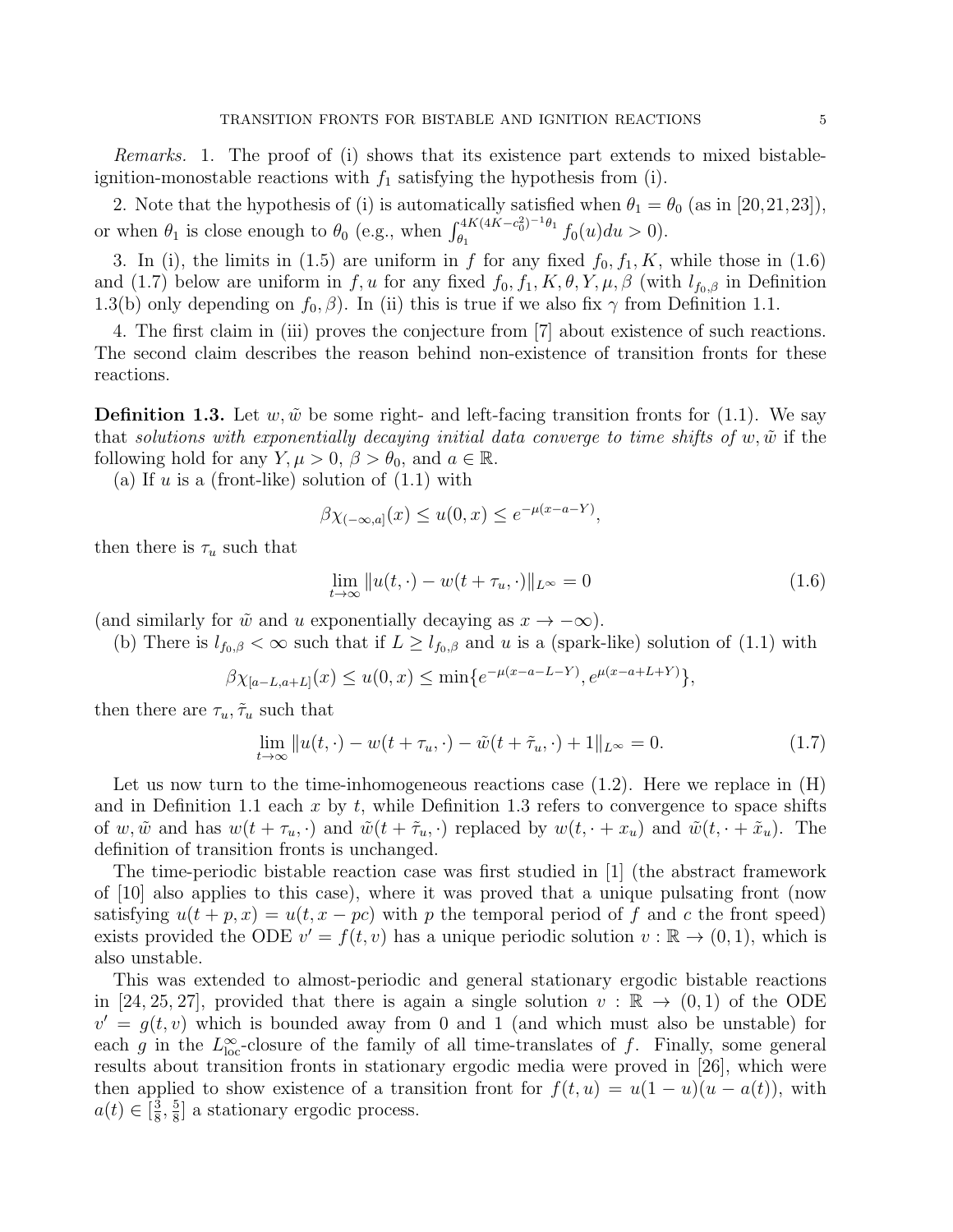The study of time-inhomogeneous ignition reactions is only very recent, with [28,29] proving existence, uniqueness, and stability of transition fronts for ignition reactions with a constant  $\theta_t$  (so  $\theta_1 = \theta_0$ ), also satisfying some additional technical hypotheses.

Time-inhomogeneous monostable reactions were also studied in various works and we refer to [14] and references therein for more details. We now state our second main result, the time-inhomogeneous version of Theorem 1.2, whose part (ii) also extends [28, 29] to general pure ignition reactions.

**Theorem 1.4.** Let f be a BI reaction from  $(H)$  with each x replaced by t, with  $c_0$  the unique front speed for  $f_0$ .

(i) Assume that  $f_1(u) < \frac{c_0^2}{4}u$  for all  $u \in (0, \theta_0]$ . Then the claims in Theorem 1.2(i) hold for (1.2), with uniqueness of the front up to translation in x and with  $w_x < 0$  instead of  $w_t > 0$ .

(ii) The claim in (i) holds (without the hypothesis on  $f_1$ ) if f is a pure ignition reaction.

(iii) Theorem 1.2(iii) holds for  $(1.2)$ , with f being a t-periodic pure bistable reaction.

Remark. The remarks after Theorem 1.2 are also valid here.

The above results can be applied to the cases of periodic and stationary ergodic reactions to obtain the following corollary.

**Corollary 1.5.** The following hold under the hypotheses of one of Theorem 1.2(i), Theorem 1.2(ii), Theorem 1.4(i), Theorem 1.4(ii).

(i) If f is spatially/temporally periodic, then the unique transition front is a pulsating front.

(ii) If f is stationary ergodic with respect to spatial/temporal translations (see Section 8 for the precise definition of this), then the unique transition front almost surely has a deterministic asymptotic speed  $c > 0$  in the sense of  $\lim_{|t| \to \infty} \frac{x_t}{t} = c$ .

We end this introduction with the above-mentioned example of a periodic pure bistable reaction with  $\int_0^1 f(x, u) du > 0$  for all  $x \in \mathbb{R}$  which nevertheless exhibits wave-blocking.

**Example 1.6.** Take  $v(x) := \frac{1}{2} - \frac{1}{\pi}$  $\frac{1}{\pi} \arctan x$  and  $g(u) := -v''(\tan(\frac{\pi}{2} - \pi u))$ , so that  $v'' + g(v) =$ 0 and g is pure bistable with  $\tilde{\theta} = \frac{1}{2}$  $\frac{1}{2}$  and  $\int_0^1 g(u)du = 0$ . Then we take any x-periodic f with  $\int_0^1 f(x, u) du > 0$  for each  $x \in \mathbb{R}$  such that  $f(x, u) = g(u)$  for  $(x, u) \in \mathbb{R} \times ([0, \frac{1}{6}$  $\frac{1}{6}$ ] $\cup$ [ $\frac{1}{4}$  $\frac{1}{4}$ ,  $\frac{3}{4}$  $\frac{3}{4}$ ]∪[ $\frac{5}{6}$  $x \in \mathbb{R}$  such that  $f(x, u) = g(u)$  for  $(x, u) \in \mathbb{R} \times ([0, \frac{1}{6}] \cup [\frac{1}{4}, \frac{3}{4}] \cup [\frac{5}{6}, 1])$ as well as for  $(x, u) \in (-\sqrt{3}, -1) \times (\frac{3}{4})$  $\frac{3}{4}, \frac{5}{6}$  $(\frac{5}{6})$  and  $(x, u) \in (1, \sqrt{3}) \times (\frac{1}{6})$  $\frac{1}{6}, \frac{1}{4}$  $(\frac{1}{4})$ . Such pure bistable f (not satisfying (1.4)) easily exists and satisfies  $v''(x) + f(x, v(x)) = 0$  for all  $x \in \mathbb{R}$  because  $v((-\sqrt{3},-1))=(\frac{3}{4},\frac{5}{6})$  $(\frac{5}{6})$  and  $v((1,\sqrt{3})) = (\frac{1}{6},\frac{1}{4})$  $\frac{1}{4}$ ). Since v is a stationary solution to (1.1), the reaction  $f$  exhibits wave-blocking.

Acknowledgements. The author thanks Peter Poláčik for a helpful discussion concerning Theorem 1.2(iii). He also acknowledges partial support by NSF grant DMS-1056327.

2. PROOF OF THEOREM  $1.2(i)$ 

This follows the lines of a similar proof for ignition reactions in [35]. That proof was done for the PDE

$$
u_t = \nabla \cdot (A(x)\nabla u) + q(x) \cdot \nabla u + f(x, u)
$$
\n(2.1)

with  $x \in \mathbb{R} \times \mathbb{T}^{N-1}$ , a uniformly elliptic periodic  $n \times n$  matrix A and a divergence-free periodic vector field  $q$ , but not necessarily periodic  $f$ . We will not consider this setting here.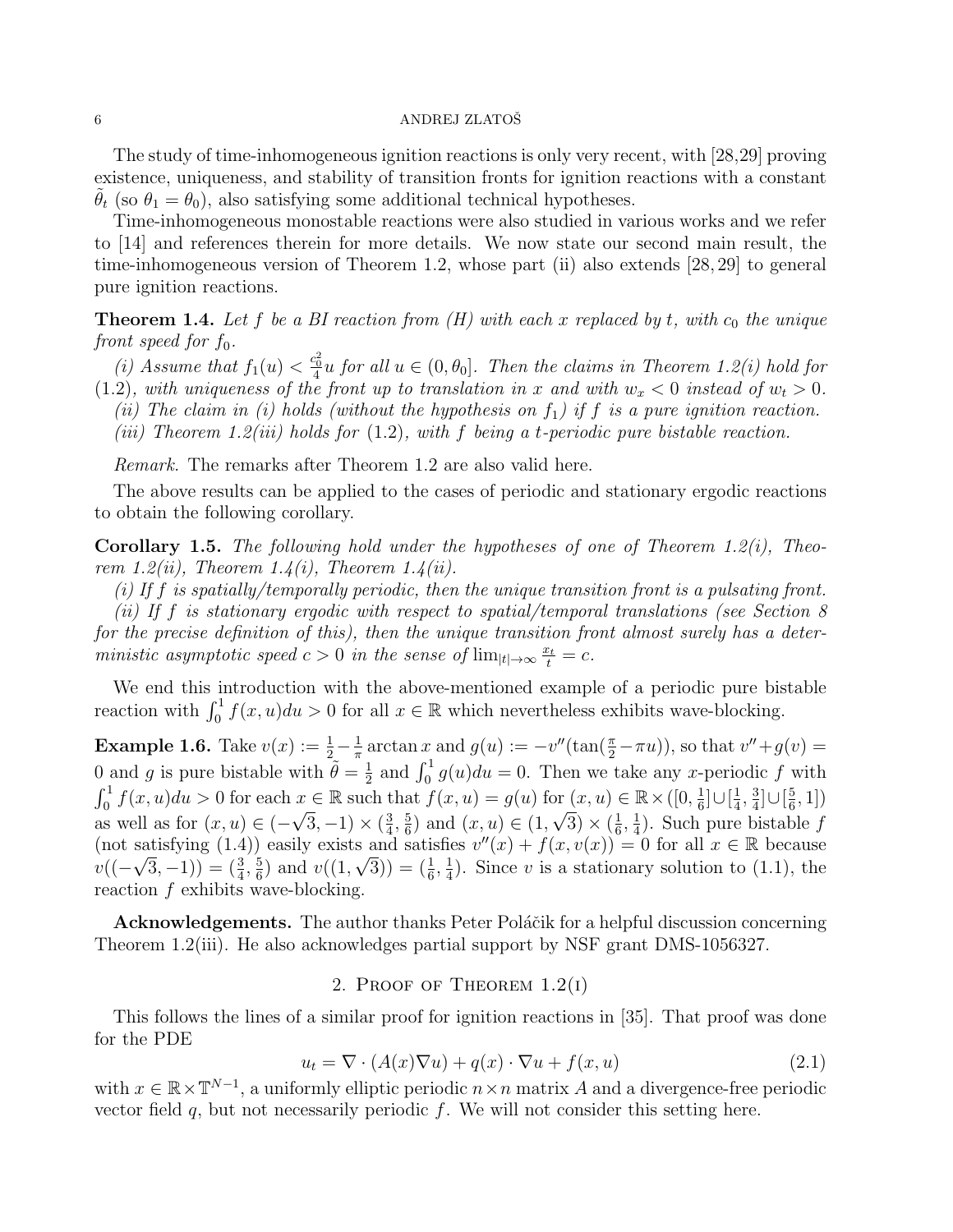The existence part of the proof will be done in detail, since it has non-trivial differences from [35, Section 2]. Once this is obtained, proofs of uniqueness of the transition front and of convergence of typical solutions to its time-shifts are virtually identical to those in [35, Sections 3 and 4]. (The ignition property is used in them several times, but it is immediately obvious that  $f(x, \cdot)$  being non-increasing on  $[0, \theta]$  for each  $x \in \mathbb{R}$  suffices instead.) We will therefore only sketch these two parts of the proof here, both for the benefit of the reader as well as for later reference in the proof of Theorem 1.4(i).

## Existence of a front

Pick any  $\varepsilon_0 \in (0, \theta_0)$  such that  $\int_0^{1-\varepsilon_0} f_0(u) du > 0$  and  $1-\varepsilon_0$  is greater than any point of maximum of  $\frac{f_0(u)}{u}$ . Using (1.4), it is easy to construct  $v : \mathbb{R} \to [0,1]$  satisfying  $v'' + f_0(v) \ge 0$ , supported on  $\mathbb{R}^-$ , and equal to  $1 - \varepsilon_0$  for  $x \ll -1$ . One can take  $v \equiv 1 - \varepsilon_0$  on  $(-\infty, 0]$ , let  $v'' + f_0(v) = 0$  (with  $v(0) = 1 - \varepsilon_0$  and  $v'(0) = 0$ ) on  $(0, r)$ , where  $r > 0$  is smallest such that  $v(r) = 0$ , and let  $v \equiv 0$  on  $[r, \infty)$  (then we shift v by r to the left). The existence of r follows from multiplying  $v'' + f_0(v) = 0$  by v' and integrating over  $(0, x)$ , which yields 1  $\frac{1}{2}v'(x)^2 = F_0(1 - \varepsilon_0) - F_0(v(x))$ , with

$$
F_0(u) := \int_0^u f_0(s)ds.
$$

Since  $F_0(u) < F_0(1 - \varepsilon_0)$  for  $u \in [0, 1 - \varepsilon_0)$  due to  $F_0(1 - \varepsilon_0) = \int_0^{1 - \varepsilon_0} f_0(u) du > 0$ , we see that v' cannot change sign before v hits 0. So v' stays negative, and then v must hit 0 at some finite r because  $F_0(u) < F_0(1 - \varepsilon_0)$  for  $u \in [0, 1 - \varepsilon_0)$ .

We now let  $u_n$  be the solution of (1.1) with initial condition  $u_n(0, x) = v(x + n)$ . Then  $f \ge f_0$  and  $1 - \varepsilon_0 > \theta_0$ , together with well known spreading results [2, 11], imply that  $\lim_{t\to\infty} u_n(t,x) = 1$  locally uniformly. Hence there is (minimal)  $\tau_n$  such that  $u_n(\tau_n,0) = \frac{1}{2}$ , and then finite speed of propagation (e.g.,  $u_n(t, x) \leq e^{-\sqrt{\xi}(x+n-2\sqrt{\xi}t)}$  for  $\xi := \max_{u \in (0,1]} \frac{f_1(u)}{u}$  $\frac{(u)}{u},$ since the exponential is a super-solution of (1.1) when we define  $f(x, u) = 0$  for  $u > 1$ ) easily shows  $\tau_n \to \infty$ . We let  $\tilde{u}_n(t, x) := u_n(t + \tau_n, x)$ , so that  $\tilde{u}_n$  solves  $(1.1)$  on  $(-\tau_n, \infty) \times \mathbb{R}$ , with  $\tilde{u}_n(0,0) = \frac{1}{2}$ . Parabolic regularity now shows that some subsequence of  $\tilde{u}_n$  converges in  $C_{loc}^{1,2}$ loc to an entire solution  $\tilde{u}$  of (1.1) with  $\tilde{u}(0,0) = \frac{1}{2}$ . We also have  $\tilde{u}_t \ge 0$  due to  $(u_n)_t \ge 0$ , which follows from  $(u_n)_t(0, \cdot) \geq 0$  and the maximum principle for  $(u_n)_t$ . To show that  $\tilde{u}$  is actually a transition front, we now only need to prove that the limits  $(1.5)$  hold for  $\tilde{u}$  uniformly in  $t \in \mathbb{R}$ . (This and  $\tilde{u}(0,0) = \frac{1}{2}$  also imply  $\tilde{u}_t \neq 0$ , and the strong maximum principle for  $\tilde{u}_t$ then proves  $\tilde{u}_t > 0$  as well.) This will in turn be proved by showing that

$$
\sup_{n \in \mathbb{N}} \text{diam}\{x \in \mathbb{R} \mid u_n(t, x) \in [\varepsilon, 1 - \varepsilon] \} < \infty \tag{2.2}
$$

for each  $\varepsilon > 0$  and some *n*-independent  $T_{\varepsilon} < \infty$ .

We now pick  $\zeta < \frac{c_0^2}{4}$  and  $\theta_1'' > \theta_1'$  (both depending only on  $f_0, f_1$ ) so that

$$
f_1(u) < \zeta u \qquad \text{for } u \in (0, \theta_1''], \tag{2.3}
$$

and let  $c_{\zeta} := 2\sqrt{\zeta}$  and  $c_{\xi} := (\xi + \zeta)\zeta^{-1/2}$ . It is well known that  $c_0 \le c_1 \le 2$ √  $\overline{\xi}$  (with  $c_1$  the unique front speed for  $f_1$ ), hence we have  $\zeta < \xi$  and  $c_{\zeta} < c_0 \leq c_{\xi}$ .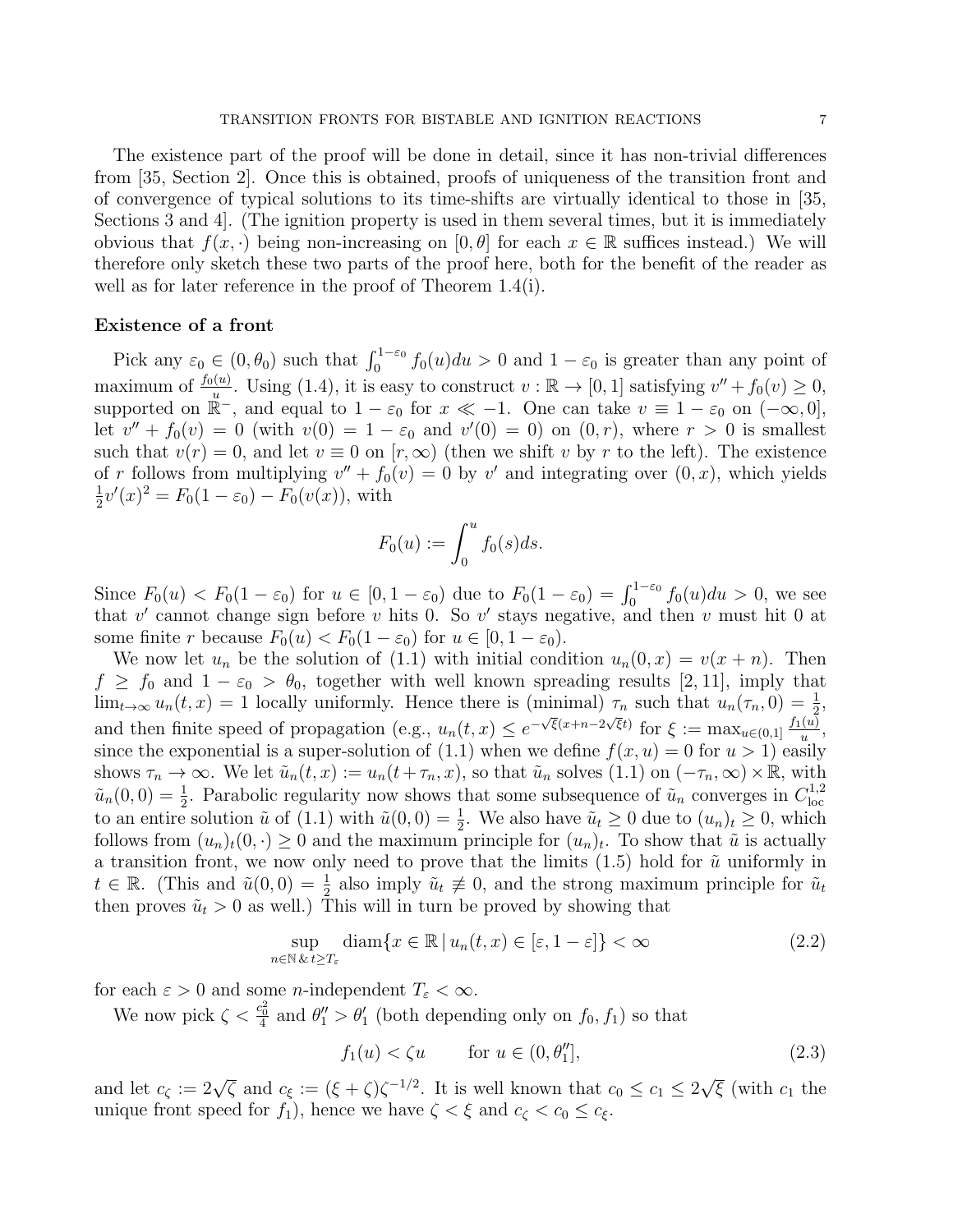Finally, for each  $n \in \mathbb{N}$  and  $t \geq 0$  we let

$$
X_n(t) := \max\{x \in \mathbb{R} \mid u_n(t, x) \ge \theta_1''\},
$$
  

$$
Y_n(t) := \min\{y \in \mathbb{R} \mid u_n(t, x) \le e^{-\sqrt{\zeta}(x-y)} \text{ for all } x \in \mathbb{R}\}.
$$

We note that the proof in [35] (see also Section 3) defined  $X_n(t)$  to be the largest x for which  $f(x, u) < \zeta u$  does not hold for all  $u \in (0, u_n(t, x))$  (which is then smaller than our  $X_n(t)$ ), but our definition will suffice here. Also note that  $X_n$  and  $Y_n$  are both non-decreasing because  $(u_n)_t \geq 0$ , and we have  $X_n(0) = X_0(0) - n$  and  $Y_n(0) = Y_0(0) - n$ . Since  $\theta_1''$  is smaller than any point of maximum of  $\frac{f_0(u)}{u}$  (due to  $\zeta < \max_{u \in (0,1]} \frac{f_0(u)}{u}$  $\frac{u}{u}$ , which follows from  $\zeta < \frac{c_0^2}{4}$  we obtain  $\theta''_1 < 1 - \varepsilon_0$ . Hence  $X_n(t)$  is finite, while  $Y_n(t)$  is finite by the following crucial lemma.

**Lemma 2.1.** (i) For any n and  $t \ge t' \ge 0$  we have

$$
Y_n(t) - Y_n(t') \le c_{\xi}(t - t').
$$
\n(2.4)

If also  $X_n(t) \leq Y_n(t')$ , then in fact

$$
Y_n(t) - Y_n(t') \le c_\zeta(t - t').
$$
\n(2.5)

(ii) For every  $\varepsilon > 0$  there is  $r_{\varepsilon} < \infty$  such that for any n and  $t \ge t' \ge 0$  we have

$$
\inf_{|x - X_n(t')| \le c_0(t - t') - r_\varepsilon} u_n(t, x) \ge 1 - \varepsilon. \tag{2.6}
$$

This  $r_{\varepsilon}$  only depends on  $\varepsilon$ ,  $f_0$ ,  $f_1$ ,  $K$ .

*Proof.* (i) The first claim follows from  $e^{-\sqrt{\zeta}(x-Y_n(t')-c_{\xi}(t-t'))}$  being a super-solution of (1.1). The second claim follows from  $w(t, x) := e^{-\sqrt{\zeta}(x - Y_n(t') - c_{\zeta}(t-t'))}$  satisfying  $w_t = w_{xx} + \zeta w$ , while  $u_n$  is a sub-solution of this PDE on  $(t',t) \times (X_n(t),\infty)$  due to (2.3), the definition of  $X_n$ , and due to  $X_n$  being non-decreasing (note that  $w \geq 1 > u_n$  on  $(t', t) \times (-\infty, X_n(t)]$  because  $X_n(t) \leq Y_n(t')$ .

(ii) Note that (2.6) will follow from  $f(x, u) \ge f_0(u)$  and well-known spreading results (i.e., spreading with speed  $c_0$  for  $u_t = u_{xx} + f_0(u)$  [2,11]) once we show for each  $L < \infty$  existence of  $T < \infty$  (depending on  $L, \theta_1'', f_0, f_1, K$ ) such that under the hypotheses of (ii) we have

$$
\inf_{|x - X_n(t')| \le L} u_n(t' + T, x) \ge \theta_1''.
$$
\n(2.7)

(Here  $\theta_1''$  can be replaced by any constant larger than  $\theta_0$ . Moreover, an L such that (2.7) indeed implies (2.6) only depends on  $\theta''_1$ ,  $f_0$ , while  $\theta''_1$  only depends on  $f_0$ ,  $f_1$ . Hence  $r_{\varepsilon}$  will only depend on  $\varepsilon$ ,  $f_0$ ,  $f_1$ ,  $K$ .) We will now prove (2.7) for any fixed L.

First we claim that  $u_n(t',x) \geq \theta_1$  for  $x \leq X_n(t')$ . This is because  $f(x,\theta_1) \leq 0$ , so the set  $I_n(t) := \{x \mid u_n(t,x) \geq \theta_1\}$  cannot acquire new connected components due to the maximum principle, and because  $(u_n)_t \geq 0$ , so  $I_n(t)$  cannot split into several connected components either. Since  $I_n(0)$  is some interval  $(-\infty, \iota - n]$ , it follows that  $I_n(t)$  is some interval  $(-\infty, \iota_n(t)]$ .

Assume now that (2.7) does not hold for some L. Then for each  $k \in \mathbb{N}$  we can find  $n_k$  and  $(t'_k, x_k) \in [0, \infty) \times [-L, L]$  such that  $u_{n_k}(t'_k + k, X_{n_k}(t'_k) + x_k) < \theta_1''$ . Then each  $w_k(t,x) := u_{n_k}(t+t'_k,x+X_{n_k}(t'_k))$  satisfies (1.1) on  $\mathbb{R}^+ \times \mathbb{R}$ , with f replaced by  $g_k(x,u) :=$  $f(x+X_{n_k}(t'_k),u)$ . Parabolic regularity,  $f_0 \le f \le f_1$ , and f being K-Lipschitz show that a subsequence of  $w_k$  converges in  $C^{1,2}_{loc}(\mathbb{R}^+\times\mathbb{R})$  to some solution  $\tilde{w}$  of (1.1), with f replaced by some K-Lipschitz g such that  $f_0 \leq g \leq f_1$ . Moreover, the above properties of  $u_n$  and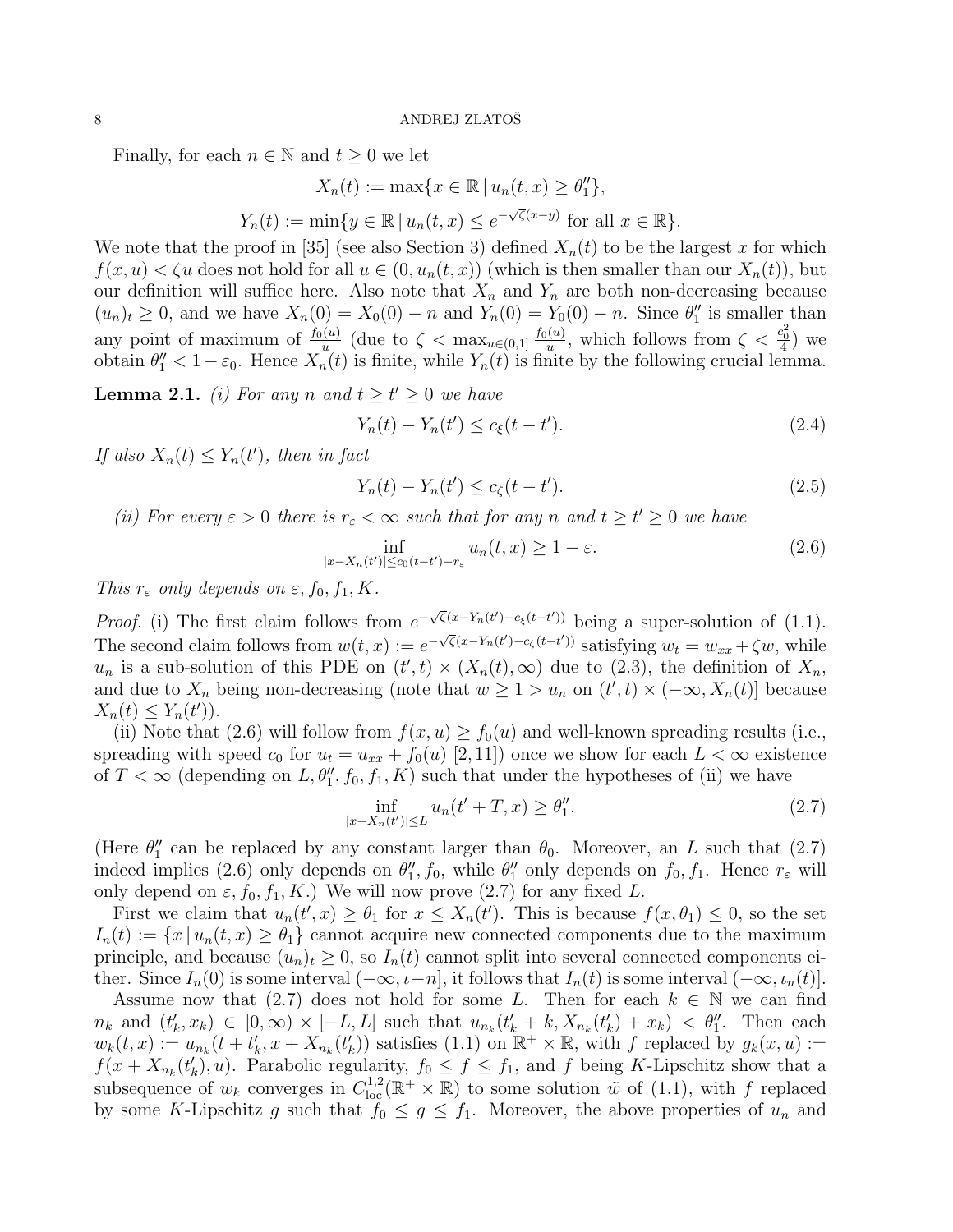the definition of  $X_n$  show that  $\tilde{w}_t \geq 0$ ,  $\tilde{w}(0, \cdot) \geq \theta_1 \chi_{\mathbb{R}^-}$ ,  $\tilde{w}(0, 0) = \theta_1''$ . Then we have that  $w(x) := \lim_{t \to \infty} \tilde{w}(t, x)$  exists, solves  $w'' + g(x, w) = 0$  on  $\mathbb{R}$ , and satisfies  $w(x_0) \le \theta_1''$  for some  $|x_0| \leq L$ . Since  $w \leq 1$ , it also follows that  $w < 1$ .

We thus obtain  $w'' + f_0(w) \leq 0$  and  $\theta_1 \chi_{\mathbb{R}^-} \leq w < 1$  as well as  $w(0) \in [\theta''_1, 1)$ . Multiplying the former by w' and integrating over  $(a, 0)$ , with  $a \in [-\infty, 0)$  smallest such that w' does not change sign on  $(a, 0)$  (hence  $w'(a) = 0$ ) yields

$$
sgn(w(0) - w(a)) \left[ \frac{w'(0)^2}{2} + F_0(w(0)) - F_0(w(a)) \right] \le 0.
$$

From  $w(0) \ge \theta_1''$ ,  $w(a) \ge \theta_1$ , and  $\int_{\theta_1}^{\theta_1''} f_0(u) du > 0$  we obtain  $sgn(F_0(w(0)) - F_0(w(a))) = sgn(w(0) - w(a)),$ 

so we must have  $w(a) \geq w(0)$ .

If  $a > -\infty$ , we let  $a' \in [-\infty, a)$  be smallest such that w' does not change sign on  $(a', a)$ , and the same argument yields

$$
sgn(w(a) - w(a'))[F_0(w(a)) - F_0(w(a'))] \leq 0.
$$

Since  $w(a) \in [\theta'_1, 1], w(a') \in [\theta_1, 1], \text{ and } \int_{\theta_1}^{\theta''_1} f_0(u) du > 0$ , we see that this is only possible if  $w(a') = w(a)$ . But then  $a' = -\infty$  and  $w \equiv w(a)$  on  $(-\infty, a)$ , a contradiction with  $w'' + f_0(w) \le 0$  because  $f_0 > 0$  on  $[\theta''_1, 1]$ .

If now  $a = -\infty$ , we must have  $f_0(w(-\infty)) \leq 0$  (and  $w(-\infty) \geq \theta_1''$ ) which leaves us with  $w(-\infty) = 1$ . Running the above argument on  $(-\infty, b)$ , with  $b \in [0, \infty]$  largest such that w' does not change sign on  $(-\infty, b)$ , then yields

$$
sgn(w(b) - 1)[F_0(w(b)) - F_0(1)] \le 0.
$$

The properties of  $f_0$  now force  $w(b) = 1$ . Hence  $b = \infty$  and  $w \equiv 1$ , a contradiction with  $w(x_0) \leq \theta_1''$ .

This proves  $(2.7)$ . Notice that the T we obtained is independent of f because the contradiction argument can be run uniformly in all f from (H) (we pick  $\{(f_k, n_k, t'_k, x_k)\}_{k=1}^{\infty}$  instead of  $\{(n_k, t'_k, x_k)\}_{k=1}^{\infty}$ . Thus  $T = T(L, \theta''_1, f_0, f_1, K)$  and as mentioned above, it follows that  $r_{\varepsilon}$ depends only on  $\varepsilon$ ,  $f_0$ ,  $f_1$ ,  $K$ .

Having proven the lemma, we now easily obtain

$$
\sup_{n \in \mathbb{N}} |Y_n(t) - X_n(t)| \le C \tag{2.8}
$$

for some  $C = C(f_0, f_1, K)$ . The uniform bound  $X_n(t) - Y_n(t) \leq C(f_0, f_1)$  is obvious from the definition of  $X_n, Y_n$  (since  $\varepsilon_0, \theta_1'', \zeta$  only depend on  $f_0, f_1$ ), so we are left with proving  $Y_n(t) - X_n(t) \leq C(f_0, f_1, K).$ 

Note that the claims of Lemma 2.1(i) together prove

$$
Y_n(t) - Y_n(t') \le c_{\zeta}(t - t') \quad \text{when } Y_n(t) - X_n(t) \ge c_{\xi}(t - t'), \tag{2.9}
$$

and Lemma 2.1(ii) shows

$$
X_n(t) - X_n(t') \ge c_0(t - t') - r_{\varepsilon_0}
$$
\n(2.10)

(recall that we have  $1 - \varepsilon_0 \ge \theta_1''$ ). Let  $S := |Y_n(0) - X_n(0)|$  (which is independent of  $n, f$ ) and  $C := S + c_{\xi} r_{\epsilon_0} (c_0 - c_{\zeta})^{-1}$ . If  $t \ge 0$  is the first time such that  $Y_n(t) - X_n(t) = C$  (note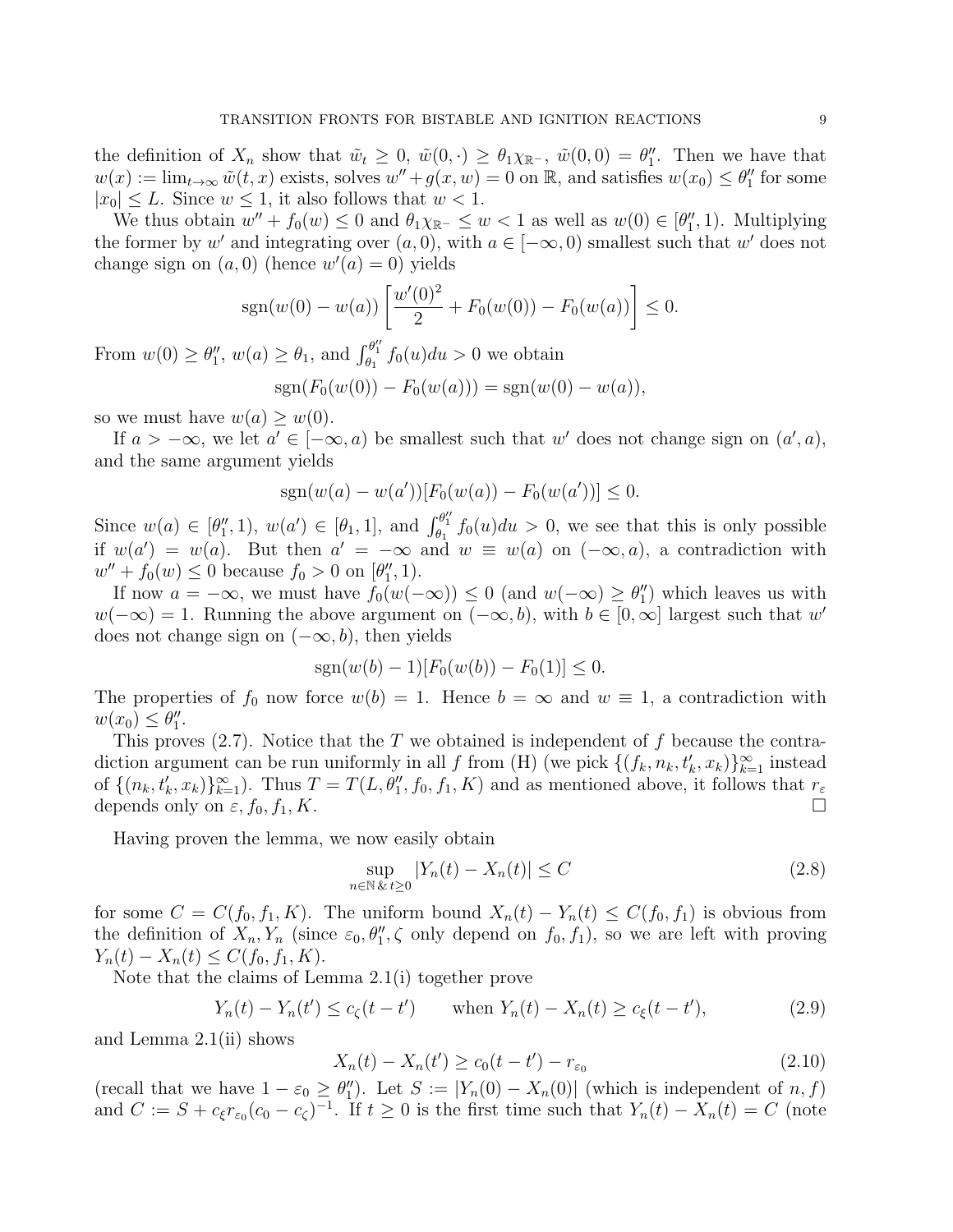that  $Y_n(t) - X_n(t)$  is lower semi-continuous because so is  $X_n$ , and  $Y_n$  is continuous), then  $t \geq r_{\varepsilon_0}(c_0 - c_{\zeta})^{-1}$  by Lemma 2.1(i) and we let  $t' := t - r_{\varepsilon_0}(c_0 - c_{\zeta})^{-1}$ . But now (2.9) and (2.10) yield  $X_n(t) - X_n(t') \ge Y_n(t) - Y_n(t')$ , a contradiction with the choice of t. This proves  $(2.8).$ 

Finally, let us define

$$
Z_{n,\varepsilon}^{-}(t) := \max\{y \in \mathbb{R} \mid u_n(t,x) > 1 - \varepsilon \text{ for all } x < y\},\
$$
  

$$
Z_{n,\varepsilon}^{+}(t) := \min\{y \in \mathbb{R} \mid u_n(t,x) < \varepsilon \text{ for all } x > y\}.
$$

Continuity of  $Y_n$  and (2.8) show that the non-decreasing function  $X_n$  can have jumps no longer than 2C. This,  $(u_n)_t \geq 0$ , and Lemma 2.1(ii) (together with  $X_n(0) \leq -n$  and  $u_n(0,x) \geq 1 - \varepsilon_0 > \theta_1''$  for  $x \leq -n - r$ ; see the construction of the initial data v above), imply that there is  $T_{\varepsilon}$  such that  $Z_{n,\varepsilon}^-(t+T_{\varepsilon}) \geq X_n(t)$  for any  $t \geq 0$ , and  $T_{\varepsilon}$  depends only on  $\varepsilon, f_0, f_1, K$ . From the definition of  $Y_n$  and Lemma 2.1(i) we also have

$$
Z_{n,\varepsilon}^+(t+T_\varepsilon) \le Y_n(t+T_\varepsilon) + \zeta^{-1/2} |\log \varepsilon| \le Y_n(t) + c_\xi T_\varepsilon + \zeta^{-1/2} |\log \varepsilon|,
$$

so (2.8) allows us to conclude for each  $t \geq 0$ ,

$$
Z_{n,\varepsilon}^+(t+T_\varepsilon) - Z_{n,\varepsilon}^-(t+T_\varepsilon) \le c_\xi T_\varepsilon + \zeta^{-1/2} |\log \varepsilon| + C \qquad (=L_\varepsilon). \tag{2.11}
$$

But this is precisely (2.2), and the proof is finished.

Notice that this also shows that the upper bound  $L_{\varepsilon}$  on the left-hand side of (2.2) only depends on  $\varepsilon$ ,  $f_0$ ,  $f_1$ ,  $K$ , so as claimed in Remark 3 after Theorem 1.2, the limits in (1.5) are indeed uniform in all f satisfying (H) with some fixed  $f_0, f_1, K$ .

Notice also that so far we used neither  $\theta > 0$  nor  $\theta_1 > 0$ . Hence existence of fronts extends to mixed bistable-ignition-monostable reactions.

# Uniqueness of the front and convergence of typical solutions to it

As mentioned above, these proofs are essentially identical to their analogs in [35, Sections 3 and 4]. We sketch them here because we will refer to them later in Section 5, and we refer the reader to [35] for some skipped technical details.

Replace  $\varepsilon_0$  from the existence proof by the minimum of itself and  $\frac{\theta}{2}$  (hence it now depends on  $f_0$ ,  $\theta$ ). Then let v and  $u := u_0$  be from the existence proof (i.e., u solves (1.1) with  $u(0, \cdot) = v$ , and let

$$
X_u(t) := \max\{x \in \mathbb{R} \mid u(t,x) \ge \theta_1''\},
$$
  
\n
$$
Y_u(t) := \min\{y \in \mathbb{R} \mid u(t,x) \le e^{-\sqrt{\zeta}(x-y)} \text{ for all } x \in \mathbb{R}\},
$$
  
\n
$$
Z_{u,\varepsilon}^-(t) := \max\{y \in \mathbb{R} \mid u(t,x) > 1 - \varepsilon \text{ for all } x < y\},
$$
  
\n
$$
Z_{u,\varepsilon}^+(t) := \min\{y \in \mathbb{R} \mid u(t,x) < \varepsilon \text{ for all } x > y\}
$$

for  $t \geq 0$ . We also define

$$
Z_u(t) := Z_{u,\varepsilon_0}^-(t),
$$

and note that (2.8), Lemma 2.1, and  $Z_{n,\varepsilon}^{-}(t+T_{\varepsilon}) \geq X_n(t)$  proved above show

$$
\sup_{t \ge T_{\varepsilon_0}} |Y_u(t) - Z_u(t)| \le C_2,
$$
\n(2.12)

with  $C_2 = C_2(f_0, f_1, K, \theta)$  and  $T_{\varepsilon} = T_{\varepsilon}(f_0, f_1, K)$ .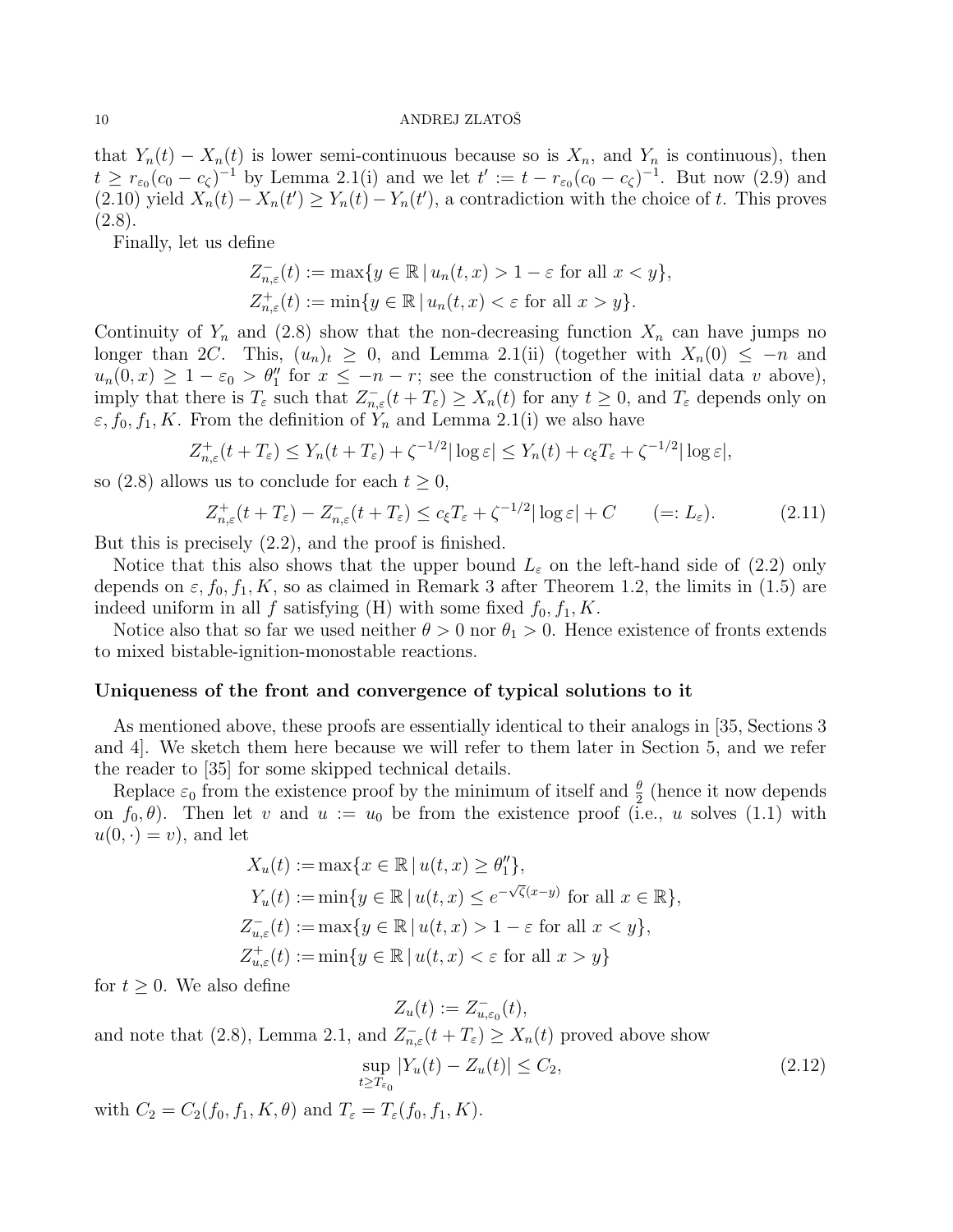Let now  $0 \leq w \leq 1$  be any transition front for  $(1.1)$ , define  $X_w(t)$ ,  $Y_w(t)$ ,  $Z_{w,\varepsilon}^-(t)$ ,  $Z_{w,\varepsilon}^+(t)$ ,  $Z_w(t)$ as above but with w in place of u and for any  $t \in \mathbb{R}$  (here  $Y_w(t)$  might, in principle, be  $\infty$ ). Also define

$$
L_w := \sup_{t \in \mathbb{R}} \left\{ Z_{w,\varepsilon_0}^+(t) - Z_{w,\varepsilon_0}^-(t) \right\},\,
$$

which is finite because  $w$  is a transition front.

First, [35, Lemma 3.1] shows

$$
\sup_{t \in \mathbb{R}} |Y_w(t) - Z_w(t)| \le \tilde{C}_2,\tag{2.13}
$$

with  $\tilde{C}_2$  depending on  $f_0, f_1, K, \theta$  (and also on  $L_w$  if  $w_t \neq 0$ ). Consider first the case  $w_t > 0$ . Then  $(2.13)$  is obtained by letting for  $h > 0$ ,

$$
Y_{w,h}(t) := \min\{y \in \mathbb{R} \mid w(t,x) \le h + e^{-\sqrt{\zeta}(x-y)} \text{ for all } x \in \mathbb{R}\} < \infty,
$$

and proving for all small  $h > 0$ ,

$$
\sup_{t \in \mathbb{R}} |Y_{w,h}(t) - X_w(t)| \le C_2(f_0, f_1, K)
$$
\n(2.14)

(then we take  $h \to 0$ , and afterwards conclude (2.13) as we did (2.12)). Finally, (2.14) is obtained as in the existence proof, using Lemma 2.1 for  $X_w, Y_{w,h}$  and any  $t \ge t'$ , which holds for any  $h > 0$  such that

$$
f_1(u) < \zeta(u - h) \qquad \text{for } u \in (h, \theta_1''] \tag{2.15}
$$

This is true for all small enough  $h > 0$  due to  $(2.3)$ .

If now  $w_t \ngeq 0$  and  $h > 0$  is small enough, then Lemma 2.1(i) holds for  $X_w, Y_{w,h}$  and  $t \geq t'$ , but with  $X_w(t) \le Y_{w,h}(t')$  replaced by  $\sup_{t' \le s \le t} X_w(s) \le Y_{w,h}(t')$ . Also, Lemma 2.1(ii) easily holds with (2.6) replaced by

$$
\inf_{x \le X_w(t') - L_w + c_0(t - t') - r_\varepsilon} w(t, x) \ge 1 - \varepsilon. \tag{2.16}
$$

This is because  $\varepsilon_0 < \theta_0 \leq \theta''_1 < 1 - \varepsilon_0$ , so (2.7) can be replaced in the proof by the obvious

$$
\inf_{x \le X_w(t') - L_w} w(t', x) \ge \theta_1''.
$$

This version of Lemma 2.1 yields (2.14), with  $C_2$  also depending on  $L_w$ .

Next, [35, Lemma 3.2] shows that for each  $\varepsilon > 0$  there is  $\delta > 0$ , depending also on  $f_0, f_1, K, \theta$  (and also on  $L_w$  if  $w_t \ngeq 0$ ), such that the following holds for any  $t_0 \geq 1$ ,  $t_1 \in \mathbb{R}$ , and  $t \geq t_0$ :

if 
$$
\pm[w(t_1, \cdot) - u(t_0, \cdot)] \le \delta
$$
, then  $\pm[w(t + t_1 - t_0, \cdot) - u(t, \cdot)] \le \varepsilon$ . (2.17)

Of course,  $u, w$  are the particular solutions of  $(1.1)$  considered here (in particular, one needs to use that they decay exponentially as  $x \to \infty$ ). The proof of the + case (without loss assume  $t_1 = t_0$ , otherwise shift w in time) is via the construction of a super-solution of (1.1) of the form

$$
z_{+}(t,x) := u\left(t + \frac{\varepsilon}{\Omega}\left(1 - e^{-\sqrt{\zeta}(c_0 - c_{\zeta})(t - t_0)/4}\right), x\right) + b_{\varepsilon}e^{-\sqrt{\zeta}(x - Y_w(t_0) - c_{\zeta}(t - t_0))/2}, \tag{2.18}
$$

with  $\Omega$  large so that  $|u_t| \leq \Omega$  for  $t \geq 1$  (such  $\Omega = \Omega(K)$  exists by parabolic regularity) and  $b_{\varepsilon} > 0$  small and depending also on  $f_0, f_1, K, \theta$  (and also on  $L_w$  if  $w_t \ngeq 0$ ). That such  $b_{\varepsilon}$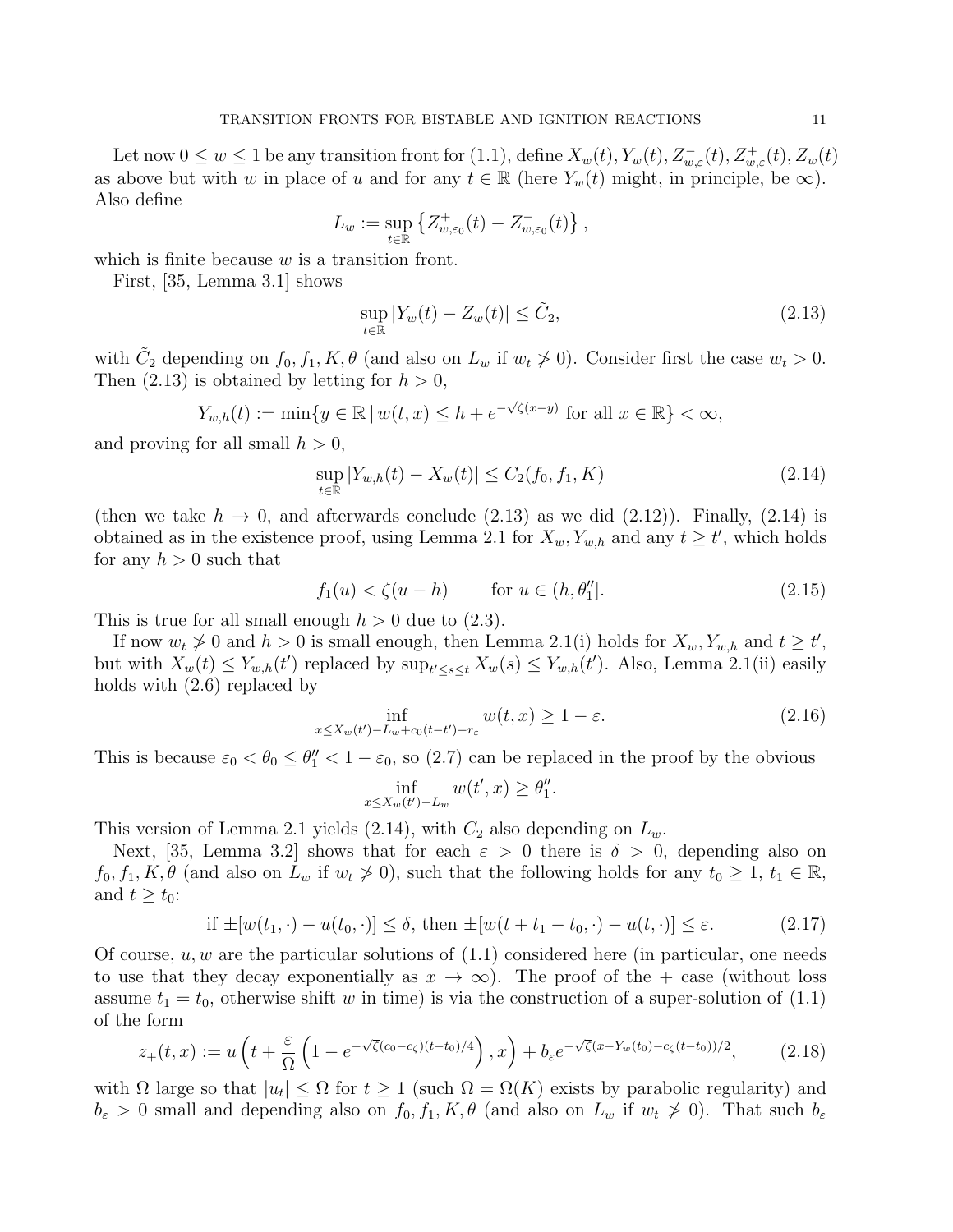exists follows from  $u_t > 0$ , the strong maximum principle for  $u_t$ , and (recall that  $\varepsilon_0 \leq \frac{\theta}{2}$  $\frac{\theta}{2})$  $\sup_{t\geq 1}\{Z_{u}^+$  $u^+_{u,\theta/2}(t) - Z^-_{u,\theta}$  $\{u_{u,\theta/2}(t)\} < \infty$  — which together show that  $u_t(t,x)$  is uniformly positive where  $u(t, x) \in \left[\frac{\theta}{2}\right]$  $\frac{\theta}{2}, 1-\frac{\theta}{2}$  $\frac{\theta}{2}$  — as well as from f being non-increasing in u on  $[0, \theta]$  and on  $[1-\theta, 1]$ (we also let  $f(x, u) \leq 0$  for  $u > 1$ ). Note that a crucial property of  $z_+$  is that the second term travels with speed  $c_{\zeta}$ , which is smaller than the lower bound  $c_0$  on the speed of propagation of the first term. Hence  $z_+(t, \cdot + x_t) - u(t + \frac{\varepsilon}{\Omega})$  $\frac{\varepsilon}{\Omega}$ ,  $+ x_t$ , with  $x_t := \max\{x \in \mathbb{R} \mid u(t,x) = \frac{1}{2}\},\$ converges locally uniformly to 0 as  $t \to \infty$ . A simple argument [35] then concludes the + case of (2.17) with  $\delta$  depending on  $b_{\varepsilon}$  (specifically,  $\delta = b_{\varepsilon}^2$  for that particular choice of  $b_{\varepsilon}$ , and then one obtains (2.17) with  $2\varepsilon$  instead of  $\varepsilon$ ).

The proof of the  $-$  case of  $(2.17)$  is similar, using the sub-solution

$$
z_{-}(t,x) := u\left(t - \frac{\varepsilon}{\Omega}\left(1 - e^{-\sqrt{\zeta}(c_0 - c_{\zeta})(t - t_0)/4}\right), x\right) - b_{\varepsilon}e^{-\sqrt{\zeta}(x - Y_u(t_0) - c_{\zeta}(t - t_0))/2}
$$
(2.19)

as well as Lemma 2.1(ii) for w (the latter is needed because  $\lim_{x\to -\infty} z_-(t, x) = -\infty$ ).

These estimates now easily show (see [35, Lemma 3.3]) that

$$
\tau_w := \inf \{ \tau \in \mathbb{R} \mid \liminf_{t \to \infty} \inf_{x \in \mathbb{R}} [w(t + \tau, x) - u(t, x)] \ge 0 \}
$$
\n(2.20)

is a finite number, and hence also

$$
\liminf_{t \to \infty} \inf_{x \in \mathbb{R}} [w(t + \tau_w, x) - u(t, x)] \ge 0.
$$
\n(2.21)

Then it is shown in [35, Lemma 3.4] that in fact

$$
\lim_{t \to \infty} ||w(t + \tau_w, \cdot) - u(t, \cdot)||_{L^{\infty}} = 0.
$$
\n(2.22)

Indeed, if this were false, then  $(2.17)$ ,  $(2.21)$ ,  $(2.12)$ ,  $(2.13)$ , and the strong maximum principle would imply

$$
\liminf_{t\to\infty}\inf_{|x-x_t|\le L}[w(t+\tau_w,x)-u(t,x)]>0
$$

for any  $L < \infty$ . This, (2.17), the definition of  $\tau_w$ , and f being non-increasing in u on  $[0, \theta]$ and on  $[1 - \theta, 1]$  can be shown to yield a contradiction (also using parabolic regularity).

Hence each transition front must converge in  $L^{\infty}$  to some time-shift of u as  $t \to \infty$ . Finally, this convergence is shown in [35, Lemma 3.5] to be uniform in all  $f$  satisfying  $(H)$  (for any fixed  $f_0, f_1, K, \theta$  and all w with  $L_w \leq C$  (for any fixed  $C < \infty$ ). Indeed, if this were not true, one could obtain a counter-example to (2.22) by passing to a subsequence of more and more slowly converging couples  $u, w$  as above (each with its own f; this again uses parabolic regularity and  $f$  being  $K$ -Lipschitz).

Since this uniformity includes any translations of f in x, we obtain that if  $w_1, w_2$  are two transition fronts for f, the solutions  $u_n$  of (1.1) with initial conditions  $u_n(0, x) := v(x + n)$ converge uniformly quickly (in n) as  $t \to \infty$  to some time translates (by  $\tau_{1,n}$  and  $\tau_{2,n}$ ) of  $w_1, w_2$ . Obviously  $\tau_{1,n}, \tau_{2,n} \to -\infty$  as  $n \to \infty$ , which together with the stability result (2.17) shows that for any  $t' \in \mathbb{R}$  and  $\varepsilon > 0$ , there is  $\tau_{t',\varepsilon}$  such that

$$
\sup_{t\geq t'}\sup_{x\in\mathbb{R}}|w_1(t,x)-w_2(t+\tau_{t',\varepsilon},x)|<\varepsilon.
$$

Since  $t' \in \mathbb{R}$  and  $\varepsilon > 0$  are arbitrary, it follows that  $w_1(\cdot, \cdot) \equiv w_2(\cdot - \tau, \cdot)$  for some  $\tau \in \mathbb{R}$ . Thus there is a unique transition front (up to translation in  $t$ ), which then must be the one constructed in the existence proof. That front satisfies  $w_t > 0$  and has  $L_w$  uniformly bounded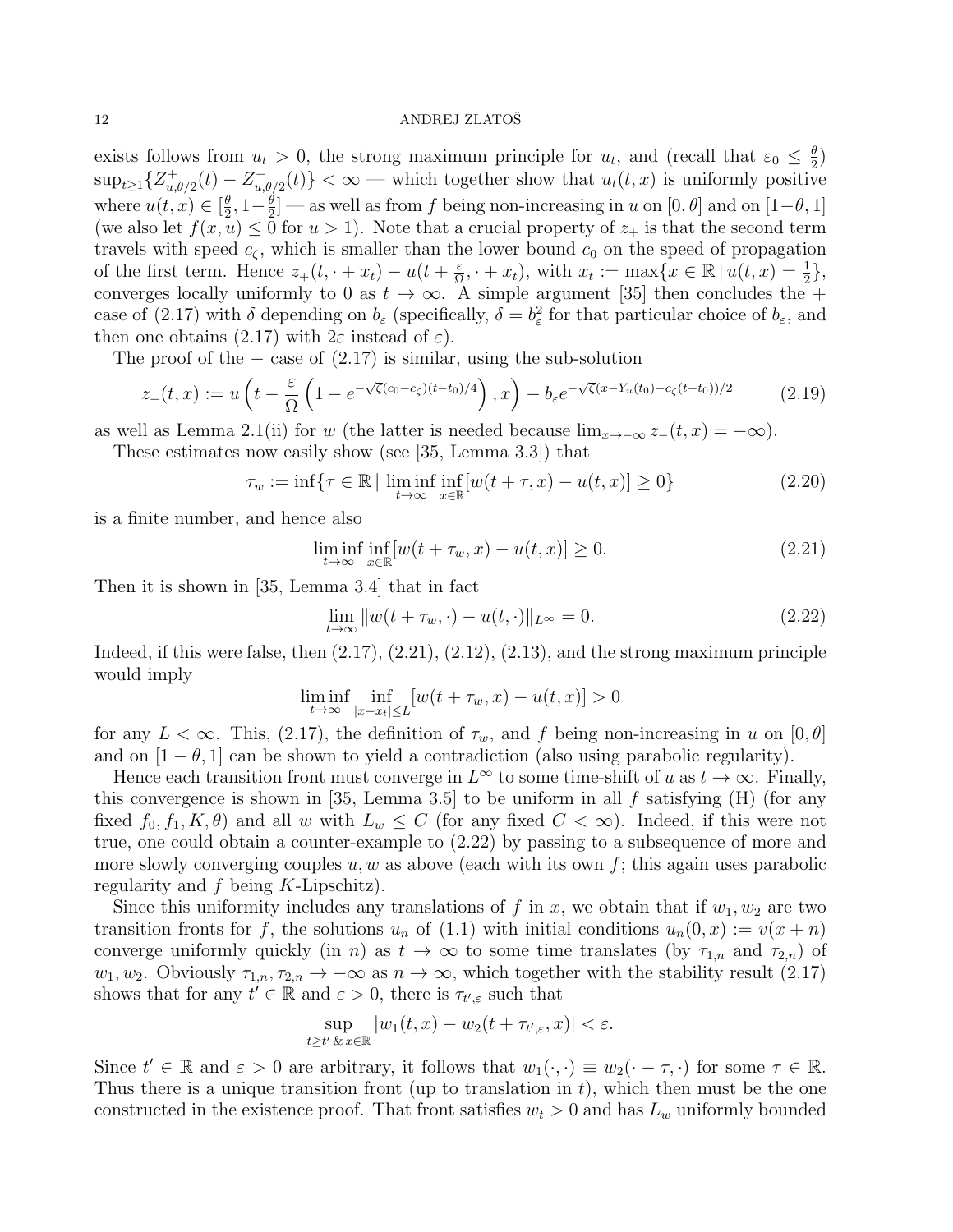in f (for any fixed  $f_0, f_1, K, \theta$ ), hence we find that, in fact, the constants in the above results do not depend on  $L_w$ .

This proves the uniqueness claim of Theorem  $1.2(i)$ . The proof of the convergence claim for front-like solutions is very similar to the uniqueness proof, but with  $u$  now being the unique transition front, while  $w$  being the front-like solution (so the notation from Definition 1.3 is reversed). There are only two significant differences. The first is that  $Y_w$  must now 1.5 is reversed). There are only two significant differences. The first is that  $Y_w$  must now<br>be defined with  $\sqrt{\zeta}$  replaced by  $\mu$  so that it is finite, and  $\sqrt{\zeta}$  is replaced by  $2\mu$  in (2.18) (this uses  $\mu \leq \frac{1}{2}$ )  $\frac{1}{2}\sqrt{\zeta}$ , which can be assumed without loss). The second is that while now we do not have the uniform limits  $(1.5)$ , we can instead easily bound w from above by the new super-solution (2.18) and from below by the original sub-solution (2.19) (with two different  $(t_0)$ . This,  $(2.12)$  (with  $t \in \mathbb{R}$ ), and  $(2.4)$  (which now holds with  $c_{\xi} := (K + \mu^2)\mu^{-1}$ ) then prove (2.13) (with  $t \ge 0$ ), even though the crucial estimate (2.5) does not anymore hold for the new  $Y_w$  and some  $c_{\zeta} < c_0$ .

The proof for spark-like solutions is identical, but restricted to  $x \in \mathbb{R}^+$  (and then to  $x \in \mathbb{R}^$ and the unique left-facing front). Finally, the second claim in Remark 3 after Theorem 1.2 is also proved as in [35] — if it were false, one could use parabolic regularity to construct a reaction satisfying the hypotheses but not the result on convergence of front-like or spark-like solutions to the transition fronts.

## 3. PROOF OF THEOREM  $1.2($ II)

This is an immediate corollary of [35, Theorem 1.3]. The latter is the same result for (2.1) and ignition reactions (see Definition 1.1) satisfying the following hypothesis (which we state here in the case of (1.1), with  $\theta_0$  from (H) and  $c_0$  the unique front speed for  $f_0$ ):

There are  $\zeta < \frac{c_0^2}{4}$  and  $\eta > 0$  such that

inf  $x \in \mathbb{R} \& u \in [\alpha_f(x), \theta_0]$ sup  $|y-x|\leq \eta^{-1}$  $f(y, u) \ge \eta$ , where  $\alpha_f(x) := \inf\{u \in (0, 1) | f(x, u) \ge \zeta u\}$ . (3.1)

This hypothesis automatically holds for all pure ignition reactions (even without the sup and with  $f(y, u)$  replaced by  $f(x, u)$ , with any  $\zeta \in (0, \frac{c_0^2}{4})$  and  $\eta$  depending on  $\zeta, \theta_1, K, \gamma$ (the latter from Definition 1.1). We also note that in the proof of [35, Theorem 1.3],  $X_n$  is replaced by the smaller

$$
\tilde{X}_n(t) := \max\{x \in \mathbb{R} \mid u_n(t,x) \ge \alpha_f(x)\},\
$$

that the extra hypothesis on  $f_1$  from Theorem 1.2(i) can be replaced by (3.1) thanks to the fact that any bounded solution to  $0 = u_{xx} + f(x, u)$  with  $f \ge 0$  must be constant, and that the existence part of that result extends to mixed ignition-monostable reactions.

### 4. Proof of Theorem 1.2(iii)

The main idea here rests on finding a periodic pure bistable reaction for which any solution u satisfying the hypotheses develops two interfaces moving to the right: a faster one connecting 0 and a space-periodic function p satisfying  $p'' + f(x, p) = 0$ , and a slower one connecting p and 1. That is, the steady state  $u = p$  invades  $u = 0$  faster than  $u = 1$  invades  $u = p$ . Then there will be a time-dependent family of intervals whose lengths grow linearly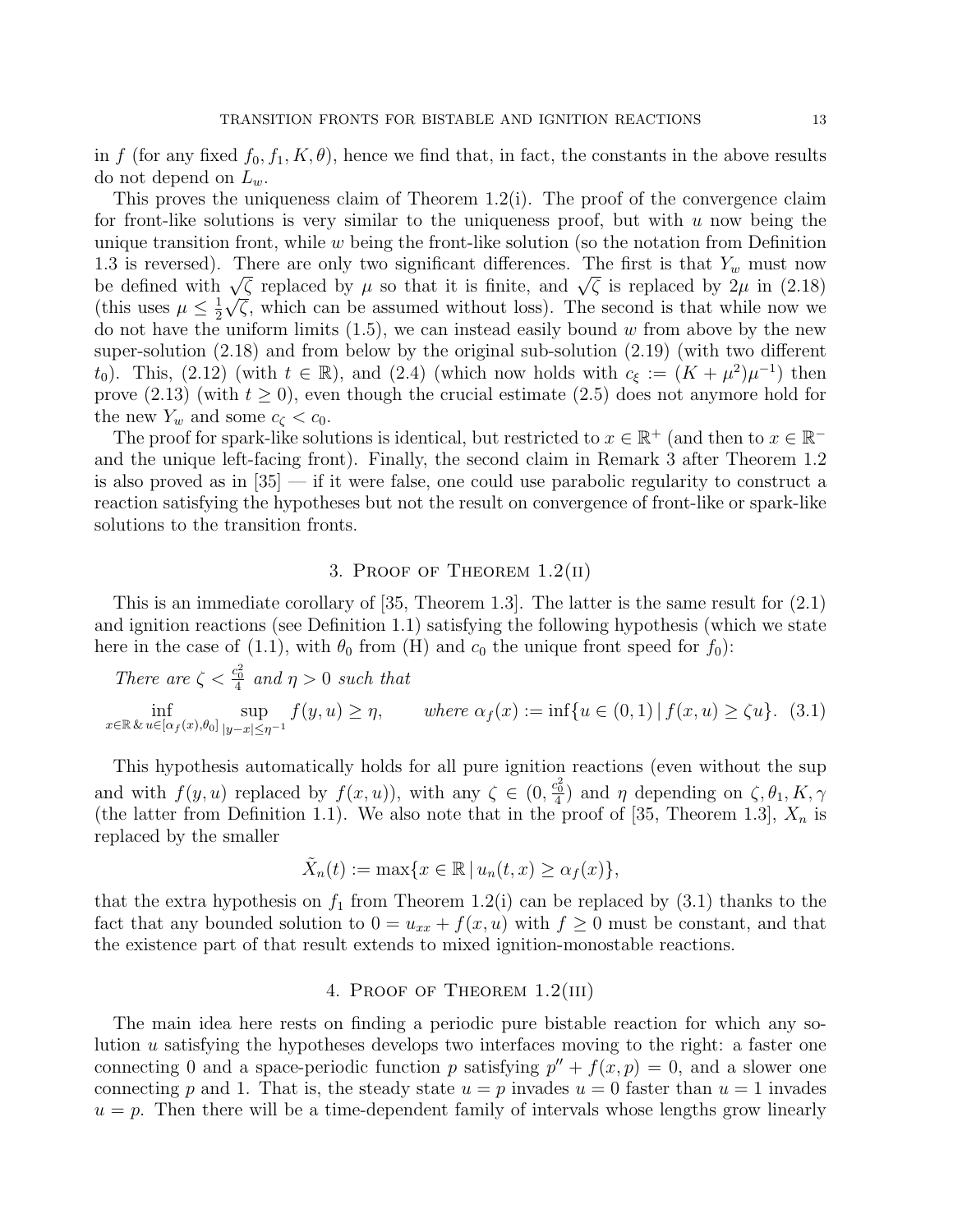in t and on which u is close to p, meaning that such u cannot be a transition front. (In fact, it will be sufficient to prove a slightly weaker claim, which is what we will do here.)

Let  $0 \le p \le 1$  be periodic on  $\mathbb R$  and satisfy  $p'' + f_0(p) = 0$ , where  $f_0$  is any homogeneous pure bistable reaction. It is well known that such a solution exists with any  $p(0) \in [\theta_0, \theta'_0]$ and  $p'(0) = 0$ , where  $\theta'_0 \in (\theta_0, 1)$  is given by  $\int_0^{\theta'_0} f_0(u) du = 0$ . It is easy to show (by multiplying the ODE by  $p'$  and integrating on any interval where  $p'$  does not change sign) that  $p(\mathbb{R}) = [P, p(0)],$  where  $\int_{P}^{p(0)} f_0(u) du = 0$ . We pick  $p(0) = \frac{1}{4}(\theta_0 + 3\theta'_0)$  and denote M the period of the corresponding solution p. Next we let  $m > 0$  be such that  $p \geq \frac{1}{4}$  $\frac{1}{4}(2\theta_0+2\theta'_0)$  on  $[-m, m]$ . We let  $\kappa$  be a Lipschitz constant for  $f_0$ , and for any  $\delta > 0$  let  $a \in (0, \theta_0)$  be such that if  $w_t = w_{xx}$  and  $w(0, \cdot) \geq \theta_0 \chi_{(-m,m)},$  then  $w(\delta, \cdot) \geq a e^{\kappa \delta} \chi_{(-m-M,m+M)}$ . This means that whenever u solves (1.1) with  $f \ge f_0$  and  $u(t', \cdot) \ge \theta_0 \chi_{(A-m,A+m)}$  for some  $A \in \mathbb{R}$ , then

$$
u(t' + \delta, \cdot) \ge a\chi_{(A-m-M,A+m+M)}.\tag{4.1}
$$

Next, for any given  $K < \infty$  we pick any (Lipschitz) even-in-x pure bistable  $f \ge f_0$  such that  $f(x, u) = f_0(u)$  when  $u \notin \left(\frac{a}{2}\right)$  $\frac{a}{2}, p(x)$  and

$$
f(x, u) = f_0(u) + g_K(u) := f_0(u) + K \text{ dist}\left(u, \left\{\frac{a}{2}, \frac{3\theta_0 + \theta'_0}{4}\right\}\right)
$$

when  $|x-nM| \leq m$  for some  $n \in \mathbb{Z}$  and  $u \in \left[\frac{a}{2}\right]$  $\frac{a}{2}, \frac{1}{4}$  $\frac{1}{4}(3\theta_0+\theta'_0)$ . If K is large enough, this can be done so that f is indeed pure bistable. If now u solves (1.1) and  $u(t', \cdot) \geq \theta_0 \chi_{(nM-m,nM+m)}$ for some  $n \in \mathbb{Z}$ , then  $(4.1)$  shows

$$
u(t' + \delta, \cdot) \ge a\chi_{(nM-m-M,nM+m+M)}
$$

and therefore also

$$
u(t' + 2\delta, \cdot) \ge \theta_0 \chi_{(nM - M - m, nM - M + m) \cup (nM - m, nM + m) \cup (nM + M - m, nM + M + m)}
$$

provided K is large enough. Bootstrapping then yields for such K and  $j = 1, 2, \ldots$ ,

$$
u(t' + 2j\delta, \cdot) \ge \theta_0 \chi_{\bigcup_{k=n-j}^{n+j} (kM-m, kM+m)}.\tag{4.2}
$$

We now pick any  $\delta > 0$  such that  $4\delta$ √  $\overline{\kappa}$  < M, then let K be as above (so that (4.2) holds when  $u(t',\cdot) \geq \theta_0 \chi_{(nM-m,nM+m)}$  and fix the corresponding f. If u is any transition front for  $(1.1)$  (we only need to consider right-facing ones because f is even in x), we have  $u(0, \cdot) \geq \theta_0 \chi_{(nM-m,nM+m)}$  for some  $n \in \mathbb{Z}$ . From  $(4.2)$  we then get for  $j = 1, 2, \ldots$ ,

$$
u(2j\delta,\cdot) \ge \theta_0 \chi_{\bigcup_{k=n-j}^{n+j} (kM-m,kM+m)}.\tag{4.3}
$$

As  $\delta$  is small, this shows fast propagation of values  $\geq \theta_0$  to the right.

On the other hand, we have

$$
u(t,x) \le w(t,x) := p(x) + e^{-\sqrt{\kappa}(x - A - 2\sqrt{\kappa}t)} \tag{4.4}
$$

for some large  $A < \infty$  and all  $(t, x) \in \mathbb{R}^+ \times \mathbb{R}$ . This is true for  $t = 0$  because  $u(0, \cdot)$  is bounded and  $\lim_{x\to\infty} u(0, x) = 0 < P$ , and then it holds for  $t > 0$  because w is a super-solution of (1.1) (recall that  $f(x, u) = f_0(u)$  for  $u \ge p(x)$  and  $\kappa$  is a Lipschitz constant for  $f_0$ ):

$$
w_t - w_{xx} - f(x, w) = f_0(p(x)) - f_0(w) + \kappa e^{-\sqrt{\kappa}(x - A - 2\sqrt{\kappa}t)} \ge 0.
$$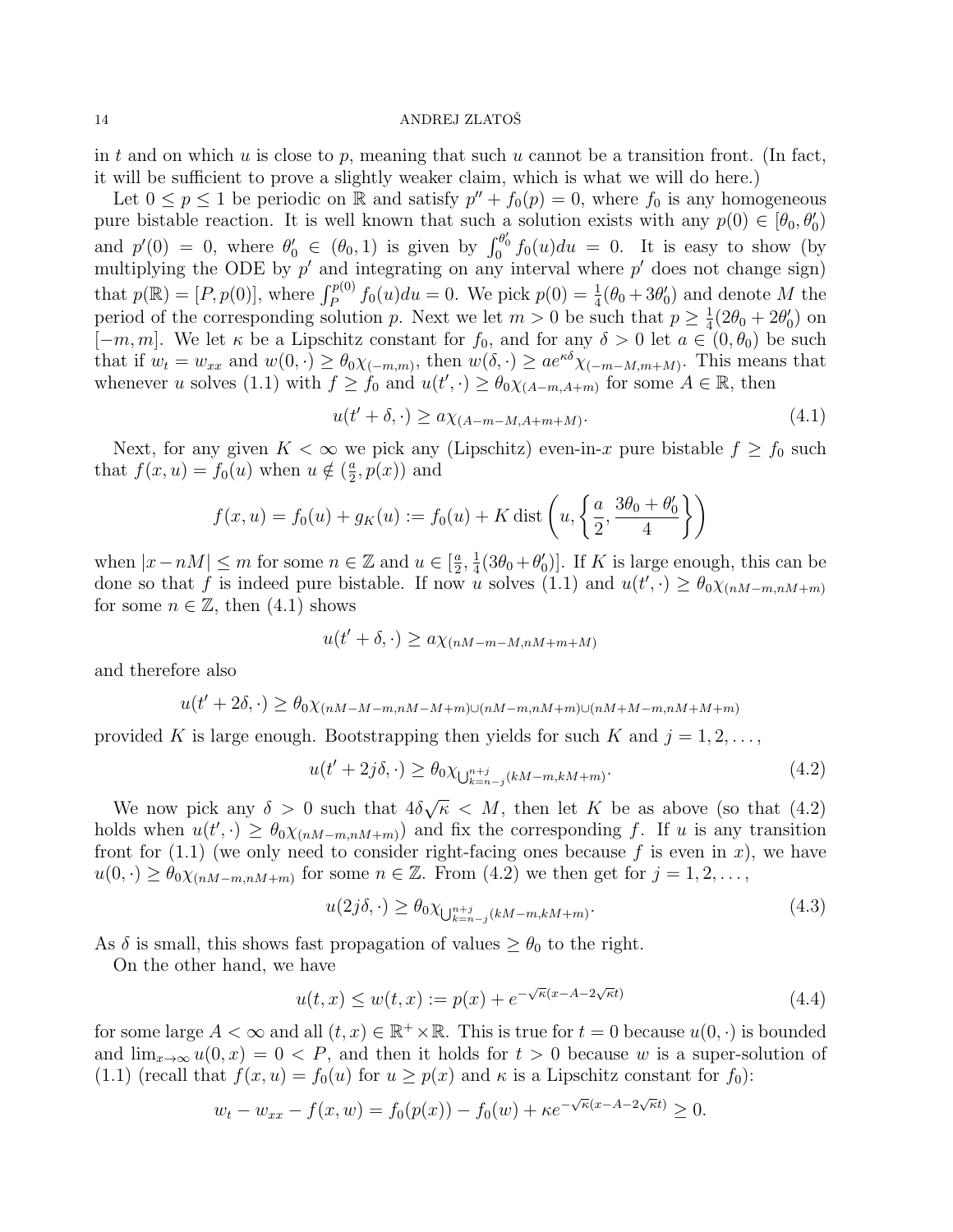This means that we have (in fact, for any solution of (1.1) with  $\limsup_{x\to\infty}u(0,x) < P$ , and some large enough A)

$$
\sup_{y\geq 0} u\left(t, y + 2\sqrt{\kappa} \, t + A + \frac{1}{\sqrt{\kappa}} \log \frac{2}{1 - p(0)}\right) \leq \frac{1 + p(0)}{2}.\tag{4.5}
$$

This and (4.3) now show for each  $j = 1, 2, \ldots$ , there is an interval  $I_j$  of length

$$
(M - 4\delta\sqrt{\kappa})j + nM - A - \frac{1}{\sqrt{\kappa}}\log\frac{2}{1 - p(0)}
$$

such that

$$
u(2j\delta, x) \le \frac{1 + p(0)}{2} \quad \text{and} \quad \sup_{|y| \le M} u(2j\delta, x + y) \ge \theta_0 \tag{4.6}
$$

for each  $x \in I_j$ . Since  $4\delta$  $\overline{\kappa} < M$ , it follows that  $\lim_{j\to\infty} |I_j| = \infty$ , which contradicts u being a transition front. Hence  $(1.1)$  with this pure bistable f does not have any transition fronts (connecting 0 and 1).

Finally, note that (4.6) and the Harnack inequality show that there is  $\varepsilon_0 > 0$  such that for any  $j = 1, 2, \ldots$  and any  $(t, x) \in [2j\delta, 2(j + 1)\delta] \times I_j$  we have  $u(t, x) \in [\varepsilon_0, 1 - \varepsilon_0]$ . Since we only needed that  $u(t',\cdot) \geq \theta_0 \chi_{(-m,m)}$  for some  $t' \in \mathbb{R}$  and  $\limsup_{x \to \infty} u(t',x) < P$  to conclude this (and we can pick  $\theta_0 = \frac{1}{2}$  $(\frac{1}{2})$ , the second claim follows.

# 5. PROOF OF THEOREM  $1.4(1)$

This proof is similar to the one of Theorem 1.2(i), with space-shifts replacing time-shifts at various points. Its existence part is slightly different, while the other two parts are essentially identical.

#### Existence of a front

We again let  $u_n$  solve (1.2), but this time with initial condition  $u_n(-n, x) = v(x)$  (where  $\varepsilon_0$ , v are from the existence part of the proof of Theorem 1.2(i)). We then let  $\xi_n$  be maximal such that  $u_n(0,\xi_n) = \frac{1}{2}$  (from  $f \ge f_0$  we have  $\lim_{n\to\infty} \xi_n = \infty$ ) and define  $\tilde{u}_n(t,x) :=$  $u_n(t, x + \xi_n)$ . We again recover our candidate for a front w (with  $w(0, 0) = \frac{1}{2}$ ) as a limit of a subsequence of these  $\tilde{u}_n$ , and it remains to prove (2.2) with  $t \ge -n + T_{\varepsilon}$  instead of  $t \ge T_{\varepsilon}$ . Note that now  $(u_n)_x \leq 0$ , so this time  $w_x < 0$  will also follow.

We now pick  $\zeta < \frac{c_0^2}{4}$  and  $\theta''_1 > \theta_0$  so that (2.3) holds, and again let  $c_{\zeta} := 2\sqrt{\zeta}$  and  $c_{\xi} := (\xi + \zeta)\zeta^{-1/2}$  (recall that  $\xi := \max_{u \in (0,1]} \frac{f_1(u)}{u}$  $\frac{u}{u}$ ). We then take for  $t \geq -n$ ,

$$
X_n(t) := \max\{x \in \mathbb{R} \, | \, u_n(s, x) \ge \theta_1'' \text{ for some } s \in [-n, t] \},\tag{5.1}
$$

$$
Y_n(t) := \min\{y \in \mathbb{R} \, | \, u_n(s, x) \le e^{-\sqrt{\zeta}(x-y)} \text{ for all } (s, x) \in [-n, t] \times \mathbb{R}\}. \tag{5.2}
$$

The crucial lemma is now the following.

**Lemma 5.1.** (i) Lemma 2.1(i) holds for any n and  $t \ge t' \ge -n$ .

(ii) For every  $\varepsilon > 0$  there is  $r_{\varepsilon} < \infty$  such that for any n and  $t \ge t' \ge -n$  we have

$$
\inf_{x \le X_n(t') + c_0(t - t') - r_\varepsilon} u_n(t, x) \ge 1 - \varepsilon. \tag{5.3}
$$

This  $r_{\varepsilon}$  only depends on  $\varepsilon$ ,  $f_0$ ,  $f_1$ .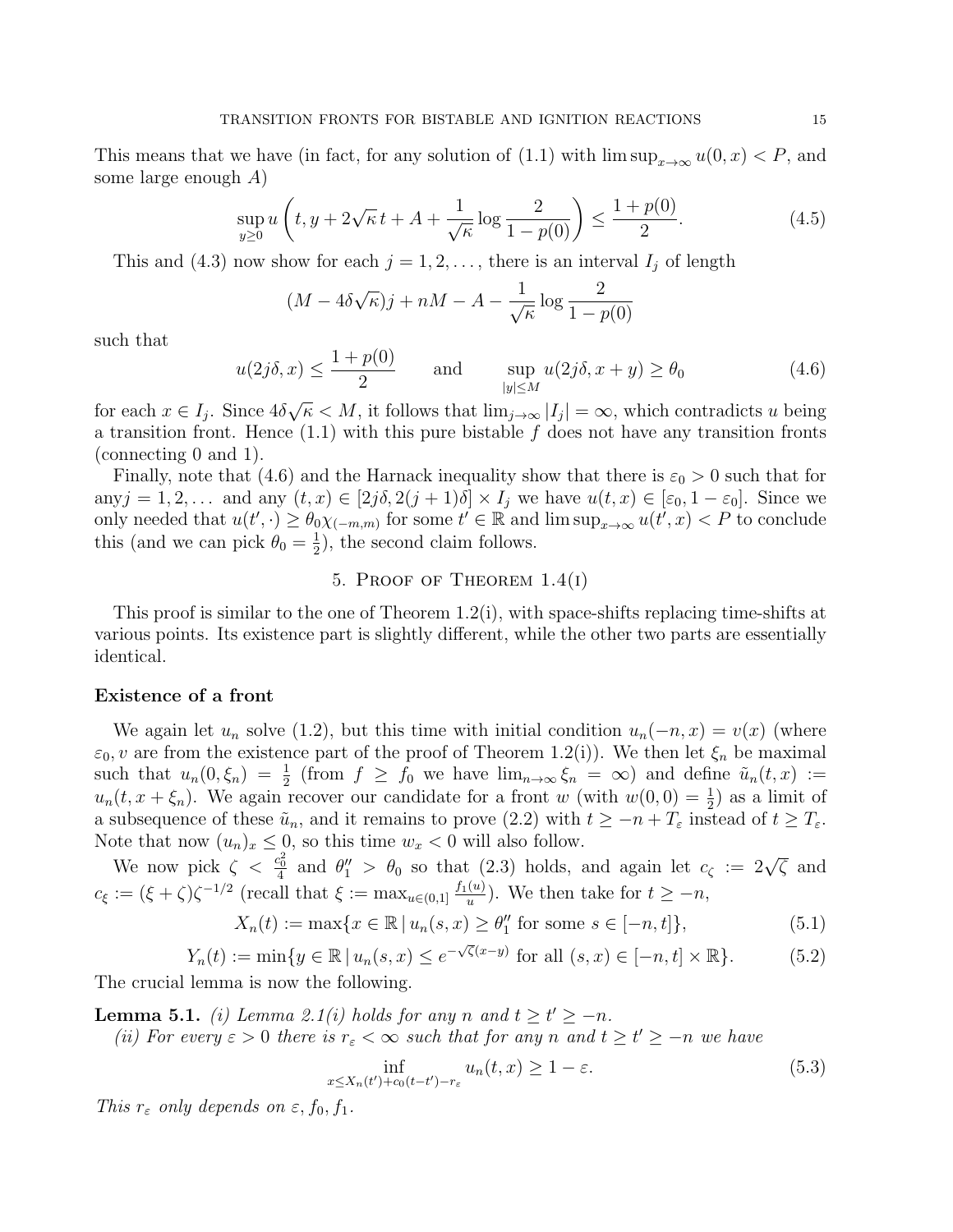Proof. (i) This is identical to the proof of Lemma 2.1(i).

(ii) This is immediate from the spreading results in [2,11],  $\theta''_1 > \theta_0$ , and  $(u_n)_x \leq 0$  (here  $r_\varepsilon$ depends on  $\varepsilon$ ,  $f_0$ ,  $\theta''_1$ , and the latter depends only on  $f_0$ ,  $f_1$ .)

The rest of the existence proof carries over from Theorem 1.2(i), with  $t \geq -n$  instead of  $t \geq 0$ , the constant C in (2.8) only depending on  $f_0, f_1$ , and  $Z_{n,\varepsilon}^-(t+T_\varepsilon) \geq X_n(t)$  (with  $T_{\varepsilon} := r_{\varepsilon} c_0^{-1}$  following directly from (5.3). In particular,  $T_{\varepsilon}$  now only depends on  $\varepsilon, f_0, f_1$ , hence so does the upper bound on the left-hand side of  $(2.2)$ . This means that for any fixed  $f_0, f_1$ , the limits in (1.5) are uniform in all K and all f satisfying (H) with x replaced by t.

We note that again we used neither  $\theta > 0$  nor  $\theta_1 > 0$  so far, hence existence of fronts extends to mixed bistable-ignition-monostable reactions.

## Uniqueness of the front and convergence of typical solutions to it

This is virtually identical to the same proof in Theorem  $1.2(i)$ , but with time-shifts of solutions replaced by space-shifts. The only changes are the following. The definitions of  $X_u, Y_u, X_w, Y_w, Y_{w,h}$  are adjusted as in (5.1) and (5.2), while those of  $Z_u, Z_{u,\varepsilon}^-, Z_{u,\varepsilon}^+, Z_w, Z_{w,\varepsilon}^-, Z_{w,\varepsilon}^+$ stay unchanged. Each " $w_t > 0$ " is replaced by " $w_x < 0$ ". Claims (2.17) are replaced by

if 
$$
\pm[w(t_0, \cdot - x_0) - u(t_0, \cdot)] \le \delta
$$
, then  $\pm[w(t, \cdot - x_0) - u(t, \cdot)] \le \varepsilon$ . (5.4)

In their proofs we can assume  $x_0 = 0$  and use

$$
z_{\pm}(t,x) := u\left(t, x \mp \frac{\varepsilon}{\Omega} \left(1 - e^{-\sqrt{\zeta}(c_0 - c_{\zeta})(t - t_0)/4}\right)\right) \pm b_{\varepsilon} e^{-\sqrt{\zeta}(x - Y_w(t_0) - c_{\zeta}(t - t_0))/2}
$$
(5.5)

(with  $Y_u(t_0)$  instead of  $Y_w(t_0)$  in the – case), where  $\Omega$  is such that  $|u_x| \leq \Omega$  for  $t \geq 1$ . The time-shift  $\tau_w$  is replaced by the space-shift

$$
\xi_w := \inf \{ \xi \in \mathbb{R} \mid \liminf_{t \to \infty} \inf_{x \in \mathbb{R}} [w(t, x - \xi) - u(t, x)] \ge 0 \},\
$$

and  $w(t + \tau_w, x)$  is replaced by  $w(t, x - \xi_w)$  in the corresponding argument. In the last paragraph of the uniqueness proof we use initial conditions  $u_n(-n, x) = v(x)$  and obtain for all  $t' \in \mathbb{R}, \, \varepsilon > 0$ , and some  $\xi_{t',\varepsilon}$ ,

$$
\sup_{t\geq t'}\sup_{x\in\mathbb{R}}|w_1(t,x)-w_2(t,x-\xi_{t',\varepsilon})|<\varepsilon.
$$

This concludes the proof of uniqueness of the front (up to translation in  $x$ ), and the claim of convergence of typical solutions to its space-shifts uses the same adjustments.

## 6. PROOF OF THEOREM  $1.4(II)$

This is an immediate corollary of the following result, which is an analog of Theorem 1.3 from [35] for time-dependent (rather than space-dependent) ignition reactions.

**Theorem 6.1.** Let f be an ignition reaction, satisfying  $(H)$  with each x replaced by t, with  $c_0$  the unique front speed for  $f_0$ . Assume that there are  $\zeta < \frac{c_0^2}{4}$  and  $\eta > 0$  such that

$$
\inf_{t \in \mathbb{R} \& u \in [\alpha_f(t), \theta_0]} f(t, u) \ge \eta, \qquad \text{where } \alpha_f(t) := \inf \{ u \in (0, 1) \mid f(t, u) \ge \zeta u \}. \tag{6.1}
$$

Then the claims in Theorem 1.2(i) hold for  $(1.2)$ , with uniqueness of the front up to translations in x and with  $w_x < 0$  instead of  $w_t > 0$ .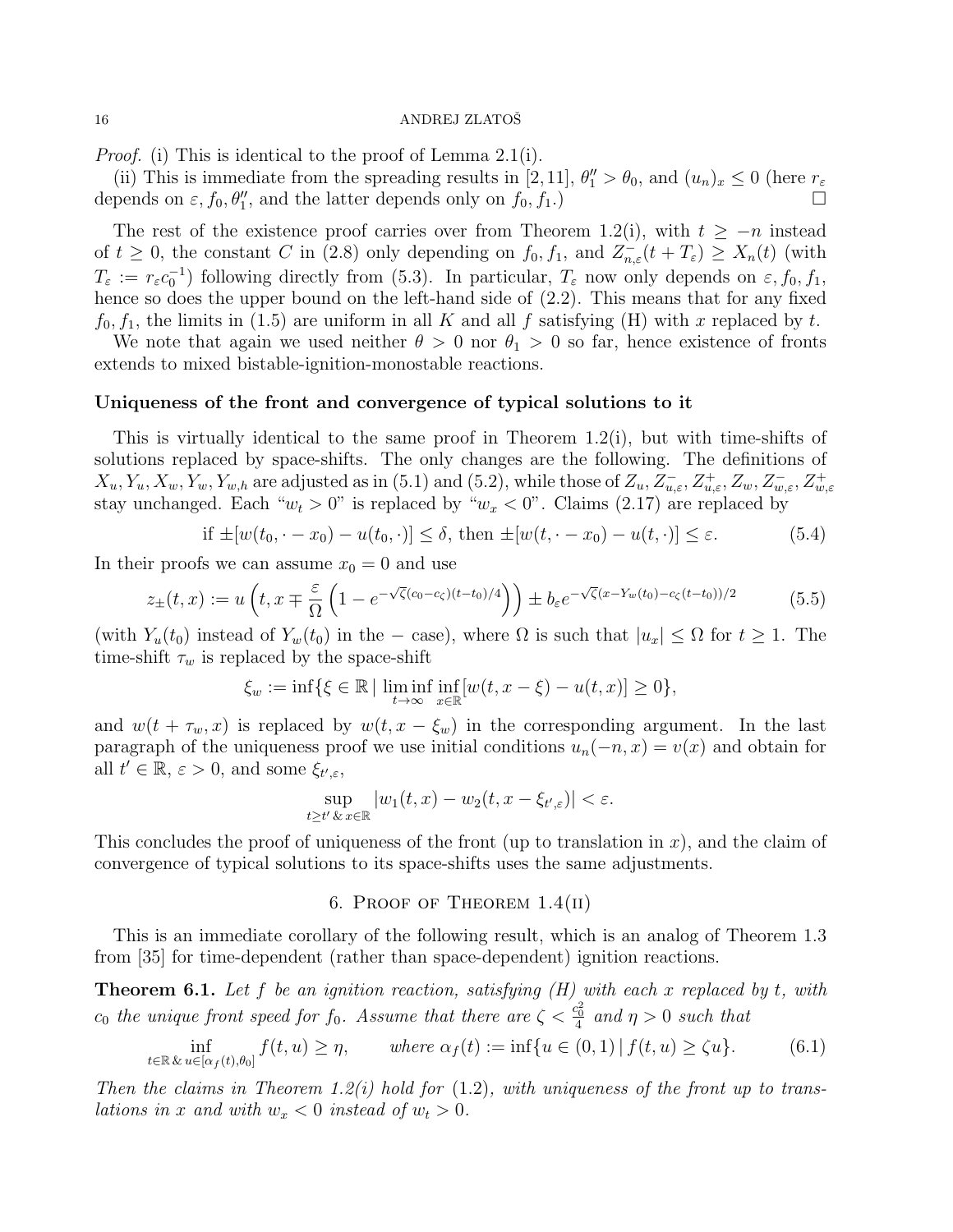As in Section 3, the above hypothesis automatically holds for all pure ignition reactions, with any  $\zeta \in (0, \frac{c_0^2}{4})$  and  $\eta$  depending on  $\zeta, \theta_1, K, \gamma$  (the latter from Definition 1.1). This proves Theorem 1.4(ii), so it remains to prove Theorem 6.1.

In fact, we only need to prove the existence part of the result. This is because the remaining claims are then proved identically to Theorem 1.4(i). Moreover, the beginning and the end of the proof of the existence part are also identical to that of Theorem 1.4(i). There is, however, a difference in Lemma 5.1(ii) because there need not be any  $\theta''_1 > \theta_0$  such that (2.3) holds. This will also require a slightly more refined part (i).

We use the notation from the beginning of the existence part of Section 5 (recall, in particular, that  $\varepsilon_0$  only depends on  $f_0$ , but with (5.1) replaced by

$$
X_n(t) := \max\{x \in \mathbb{R} \mid u_n(t, x) \ge \alpha_f(t)\}.
$$
\n
$$
(6.2)
$$

We will also need

$$
Z_n(t) := \max\{y \in \mathbb{R} \mid u_n(t, x) \ge 1 - \varepsilon_0 \text{ for all } x < y\}. \tag{6.3}
$$

Notice that we have  $Z_n(t) \leq X_n(t)$  due to  $\alpha_f(t) < 1 - \varepsilon_0$  (see the argument just before the statement of Lemma 2.1). Here is the relevant version of Lemma 2.1, which also includes the analog of (2.8).

**Lemma 6.2.** (i) For any n and  $t \ge t' \ge -n$  we have (with |A| the Lebesque measure of A)

$$
Y_n(t) - Y_n(t') \le c_\zeta(t - t') + (c_\xi - c_\zeta) |\{ s \in [t', t] \, | \, X_n(s) > Y_n(t') \}|. \tag{6.4}
$$

(ii) For every  $\varepsilon > 0$  there is  $r_{\varepsilon} < \infty$  such that for any n and  $t \ge t' \ge -n$  we have

$$
\inf_{x \le Z_n(t') + c_0(t - t') - r_\varepsilon} u_n(t, x) \ge 1 - \varepsilon. \tag{6.5}
$$

There is also C such that

$$
\sup_{n \in \mathbb{N}} |Y_n(t) - Z_n(t)| \le C. \tag{6.6}
$$

The  $r_{\varepsilon}$  only depends on  $\varepsilon$ ,  $f_0$ , while C only depends on  $f_0$ ,  $f_1$ ,  $K$ ,  $\zeta$ ,  $\eta$ .

Lemma 6.2(ii) immediately yields  $Z_{n,\varepsilon}^-(t+T_\varepsilon) \geq Z_n(t)$  (with  $T_\varepsilon := r_\varepsilon c_0^{-1}$ ), and as at the end of the proof of Theorem 1.2(i), we obtain an upper bound on the left-hand side of (2.2). This depends on  $\varepsilon$ ,  $f_0$ ,  $f_1$ ,  $K$ ,  $\zeta$ ,  $\eta$ , so the limits in (1.5) depend on  $f_0$ ,  $f_1$ ,  $K$ ,  $\zeta$ ,  $\eta$ . Therefore, to finish the proof of Theorem 6.1, it remains to prove the lemma.

*Proof.* (i) Let  $A := \{ s \ge t' \mid X_n(s) > Y_n(t') \}$  and let  $a(t) := c_{\zeta}(t-t') + (c_{\xi} - c_{\zeta}) |A \cap [t',t]|$  for any  $t \ge t'$ . Then  $w(t, x) := e^{-\sqrt{\zeta(x-Y_n(t')-a(t))}}$  satisfies  $w_t = w_{xx} + (\zeta + (\xi - \zeta)\chi_A(t))w$ , while  $u_n$  is a sub-solution of this PDE on  $(t', \infty) \times (Y_n(t'), \infty)$  due to the definition of  $X_n$  and  $\alpha_f$ . Since also  $w \geq 1 > u_n$  on  $(t', \infty) \times (-\infty, Y_n(t')]$ , we have  $w \geq u_n$  on  $(t', \infty) \times \mathbb{R}$ , and the result follows.

(ii) The first claim follows as in Lemma  $5.1(ii)$ , so we only need to prove  $(6.6)$  (and only the inequality  $Y_n(t) - Z_n(t) \leq C$  because the opposite one is obvious, with  $C = \zeta^{-1} |\ln(1 - \varepsilon_0)|$ .

Let  $\beta > 0$  be the smallest positive number such that  $f_1(\beta) = \zeta \beta$ , so that  $\alpha_f(t) \geq \beta$  for all f from (H). Let also  $\eta' > 0$  be such that any K-Lipschitz function greater than  $\eta$  on  $[0, \theta_0]$  and greater than  $f_0$  on  $[\theta_0, 1]$  is greater than  $\eta'$  on  $[0, 1-\frac{\varepsilon_0}{2}]$  $\frac{\varepsilon_0}{2}$ . And let  $\delta := \frac{1}{2}(c_0 - c_{\zeta})(c_{\xi} - c_{\zeta})^{-1} > 0.$ 

We first claim that for any large enough  $T < \infty$  there is  $L_T < \infty$  (depending also on  $\varepsilon_0, \eta', \delta$  such that the following holds. If  $A \subseteq (0, T)$  satisfies  $|A| \geq \delta T$  and  $v_t = v_{xx} + h(t)$  on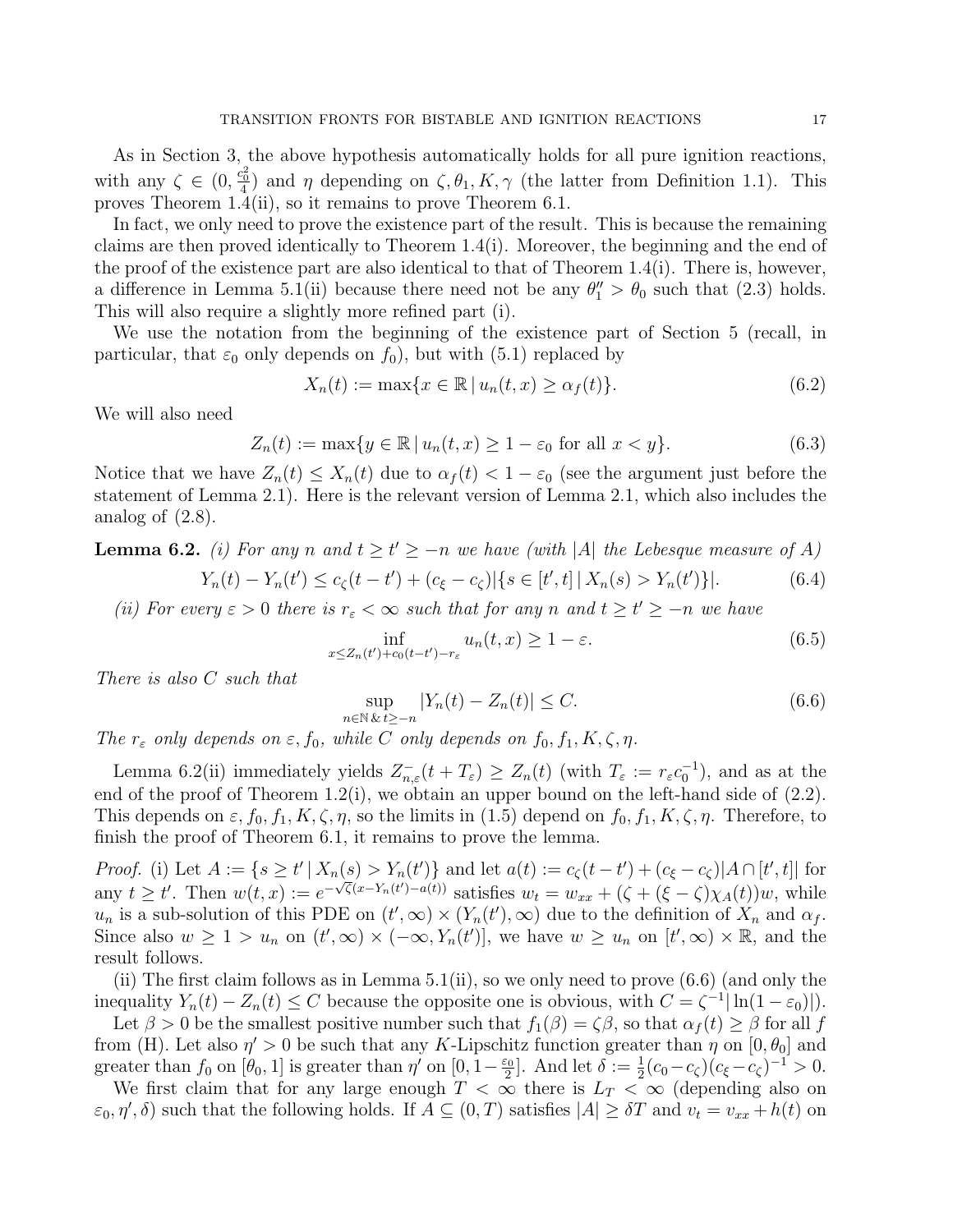$(0, T) \times (0, L_T )$  with initial condition  $v(0, \cdot) \equiv \beta$ , boundary conditions  $v_x(\cdot, 0) \equiv v(\cdot, L_T ) \equiv 0$ , and  $h(t) \geq 0$  such that  $h(t) \geq \eta'$  for each  $t \in A$  for which  $v(t, 0) \leq 1-\frac{\varepsilon_0}{2}$  $\frac{\varepsilon_0}{2}$ , then  $v(T', 0) \geq 1 - \varepsilon_0$ for each  $T' \in [\sup A, T]$ . Indeed, this follows for each  $T \geq (1 - \frac{\varepsilon_0}{2} - \beta)(\eta' \delta)^{-1}$  from parabolic regularity and the fact that if  $L_T$  is replaced by  $\infty$ , then v is only a function of t and we obviously have  $v(T', \cdot) \geq 1 - \frac{\varepsilon_0}{2}$  $\frac{z_0}{2}$  for each  $T' \in [\sup A, T]$ .

This,  $(u_n)_x \leq 0$ , and the comparison principle now yield for each large enough T that if  $t' \geq -n$  and the set  $A := \{t \in [t', t' + T] | X_n(t) > Y_n(t')\}$  satisfies  $|A| \geq \delta T$ , then

$$
Z_n(t' + T) \ge X_n(\inf A) - L_T \ge Y_n(t') - L_T.
$$
\n(6.7)

Let us now take  $T \geq 2r_{\epsilon_0}(c_0-c_\zeta)^{-1}$ , so that  $c_\zeta T + (c_\xi - c_\zeta)\delta T \leq c_0T - r_{\epsilon_0}$  (then T and  $L_T$ depend only on  $f_0, f_1, K, \zeta, \eta$ . We find using (6.4) and (6.5) that if  $|A| \leq \delta T$ , then

$$
Z_n(t'+T) - Z_n(t') \ge Y_n(t'+T) - Y_n(t').
$$
\n(6.8)

From (6.7), (6.8), and  $Y_n(t'+T) \le Y_n(t') + c_{\xi}T$  (which is due to (i)) we obtain for  $j = 0, 1, ...$ 

$$
Y_n(-n+jT) - Z_n(-n+jT) \le \max\{r, L_T + c_{\xi}T\},\tag{6.9}
$$

where  $r > 0$  is such that  $v \equiv 1 - \varepsilon_0$  on  $(-\infty, -r]$  (so that  $Y_n(-n) - Z_n(-n) \le r$  for each n). We also have  $Z_n(t) \ge Z_n(t') - r$  for  $t \ge t'$  because  $(u_n)_x \le 0$  and v is a sub-solution of (1.2). This,  $(6.4)$ , and  $(6.9)$  now yield

$$
Y_n(t) - Z_n(t) \le L_T + 2c_{\xi}T + 2r
$$

for all  $t \geq -n$ , finishing the proof.

Note that again we used neither  $\theta > 0$  nor  $\theta_1 > 0$  in the proof of the existence part of Theorem 6.1, so that result extends to mixed ignition-monostable reactions.

# 7. Proof of Theorem 1.4(iii)

We will use the following lemma, in which we let

$$
g_0(u) := \begin{cases} 0 & u \in [0, \frac{1}{2}], \\ (u - \frac{1}{2})(1 - u)(u - \frac{2}{3}) & u \in (\frac{1}{2}, 1], \\ g_1(u) := \begin{cases} 0 & u \in [0, \frac{1}{11}] \cup [\frac{1}{2}, \frac{2}{3}], \\ K \operatorname{dist}(u, \{\frac{1}{11}, \frac{1}{2}\}) & u \in (\frac{1}{11}, \frac{1}{2}) \\ (u - \frac{1}{2})(1 - u)(u - \frac{2}{3}) & u \in (\frac{2}{3}, 1], \end{cases}
$$

with some  $K \geq 0$  (which will need to be large in (iv) below).

**Lemma 7.1.** There are  $M > 0$  and  $a \in (0, \frac{1}{16})$  such that the following hold. (i) If  $u_t = u_{xx} + g_0(u)$  on  $(0,1) \times \mathbb{R}$  and  $u(0, \cdot) \leq \chi_{(-\infty,0]} + \frac{5}{8}$  $\frac{5}{8}\chi_{(0,\infty)}$ , then  $u(1, \cdot)$ 

$$
u(1, \cdot) \le \chi_{(-\infty, M]} + (\frac{5}{8} - 2a)\chi_{(M, \infty)}.
$$
\n(7.1)

(ii) If 
$$
u_t = u_{xx} + g_1(u)
$$
 on  $(1, 4) \times \mathbb{R}$  and  $(7.1)$  holds, then for all  $K \ge 0$ ,  

$$
u(4, \cdot) \le \chi_{(-\infty, 2M]} + (\frac{5}{8} - a) \chi_{(2M, \infty)}.
$$

(iii) If 
$$
u_t = u_{xx} + g_0(u)
$$
 on  $(-1, 2) \times \mathbb{R}$  and  $u(-1, \cdot) \ge \frac{4}{11} \chi_{(-M,M)}$ , then  
\n
$$
\min\{u(0, \cdot), u(2, \cdot)\} \ge \frac{3}{11} \chi_{(-1,1)}.
$$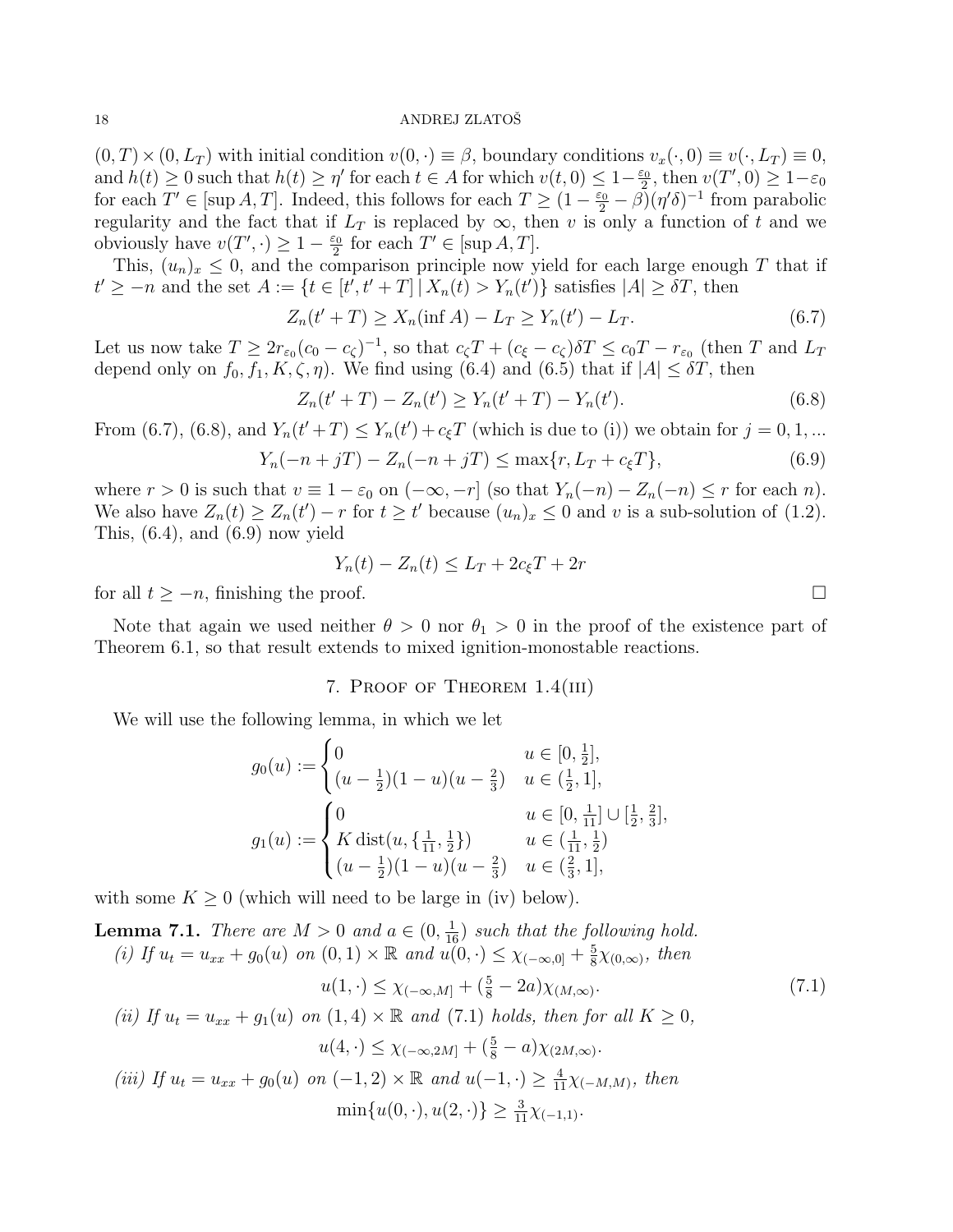(iv) If 
$$
u_t = u_{xx} + g_1(u)
$$
 on  $(2,3) \times \mathbb{R}$  and  $u(2,\cdot) \geq \frac{2}{11}\chi_{(-1,1)}$ , then for all large enough K,  
 $u(3,\cdot) \geq \frac{5}{11}\chi_{(-4M,4M)}$ .

*Proof.* (i) This is obvious for any small enough  $a > 0$  and any large enough M from  $g_0(\frac{5}{8})$  $(\frac{5}{8})$  < 0. We fix this  $a$ , while  $M$  may still be increased to satisfy (ii,iii).

- (ii) This is obvious for the above a and any large enough M from  $g_1(\frac{5}{8} 2a) = 0$ .
- (iii) This is obvious for any large enough M from  $g_0 = 0$  on  $[0, \frac{1}{2}]$  $\frac{1}{2}$ .
- (iv) Fixing M from (i,ii,iii), this follows for any large enough K from  $\frac{1}{11} < \frac{2}{11} < \frac{5}{11} < \frac{1}{2}$  $\frac{1}{2}$ .  $\Box$

To prove Theorem 1.4(iii), we fix  $a, M, K$  from the lemma and pick  $\delta \in (0, \frac{a}{4})$  $\frac{a}{4}$ ) (then  $e^{3\delta} < 1 + a$ ) and any pure bistable  $(x, t)$ -independent  $f_0 \le f_1$  as in (H) such that  $f_0 \le g_0$  and

$$
|f_j(u) - g_j(u)| \le \delta u \tag{7.2}
$$

for  $u \in [0, 1]$  and  $j = 0, 1$  (note that such  $f_0, f_1$  exist because  $g_0 \leq g_1$  and  $\int_0^1 g_0(u) du > 0$ ). We also let  $f(t, u)$  be a pure bistable reaction satisfying (H) with these  $f_0, f_1$  and all x replaced by t, which is time-periodic with period 4 and also satisfies

$$
f(t, \cdot) = f_0 \text{ for } t \in [0, 1] \quad \text{and} \quad f(t, \cdot) = f_1 \text{ for } t \in [2, 3]. \tag{7.3}
$$

If now u solves (1.2) with  $u(t', \cdot) \leq \chi_{(-\infty, x']} + \frac{5}{8}$  $\frac{5}{8}\chi_{(x',\infty)}$  for some  $t' \in 4\mathbb{Z}$  and  $x' \in \mathbb{R}$ , then Lemma 7.1(i) and  $f_0 \leq g_0$  show

$$
u(t'+1,\cdot) \leq \chi_{(-\infty,x'+M]} + (\frac{5}{8} - 2a)\chi_{(x'+M,\infty)}.
$$

Then Lemma 7.1(ii), (7.2), and  $e^{3\delta} < 1 + a$  show

$$
u(t'+4,\cdot) \le \min\left\{1, e^{3\delta}\left[\chi_{(-\infty,x'+2M]} + \left(\frac{5}{8} - a\right)\chi_{(x'+2M,\infty)}\right]\right\} \le \chi_{(-\infty,x'+2M]} + \frac{5}{8}\chi_{(x'+2M,\infty)}.
$$
 Iterating this, we obtain for  $j = 1, 2, \ldots$ ,

$$
u(t'+4j,\cdot)\leq \chi_{(-\infty,x'+2jM]}+\tfrac{5}{8}\chi_{(x'+2jM,\infty)}.
$$

Since  $u(0, \cdot) \leq \chi_{(-\infty, A]} + \frac{5}{8}$  $\frac{5}{8}\chi_{(A,\infty)}$  for some  $A \in \mathbb{R}$  whenever  $\limsup_{x\to\infty} u(0,x) < \frac{5}{8}$  $\frac{5}{8}$ , we obtain for any transition front  $u$  for  $(1.2)$  (we only need to consider the right-facing ones because f is x-independent) and some  $A \in \mathbb{R}$ ,

$$
u(4j, \cdot) \le \chi_{(-\infty, A+2jM]} + \frac{5}{8}\chi_{(A+2jM,\infty)}
$$
\n(7.4)

for  $j = 1, 2, \ldots$ , an estimate analogous to (4.4).

Similarly, we can use Lemma 7.1(iii,iv), (7.2), and  $e^{-3\delta} > 1 - a > \frac{4}{5}$  to show that if u solves (1.2) with  $u(t'-1, \cdot) \geq \frac{4}{11}\chi_{(x'-M,x'+M)}$  for some  $t' \in 4\mathbb{Z}$  and  $x' \in \mathbb{R}$ , then

$$
u(t'+3,\cdot) \ge \frac{4}{11}\chi_{(x'-4M,x'+4M)}.
$$

Iteration then again yields for  $j = 1, 2, \ldots$ ,

$$
u(t'-1+4j,\cdot) \ge \frac{4}{11}\chi_{(x'-(3j+1)M,x'+(3j+1)M)},
$$

and one more application of Lemma 7.1(iii), (7.2), and  $e^{-3\delta} > \frac{2}{3}$  $\frac{2}{3}$  yields for  $j = 1, 2, \ldots$ ,

$$
u(t'+4j,\cdot) \ge \frac{2}{11}\chi_{(x'-3jM,x'+3jM)},
$$

Hence for any transition front u and some  $B \in \mathbb{R}$  we obtain

$$
u(4j, \cdot) \ge \frac{2}{11} \chi_{(B-3jM, B+3jM)} \tag{7.5}
$$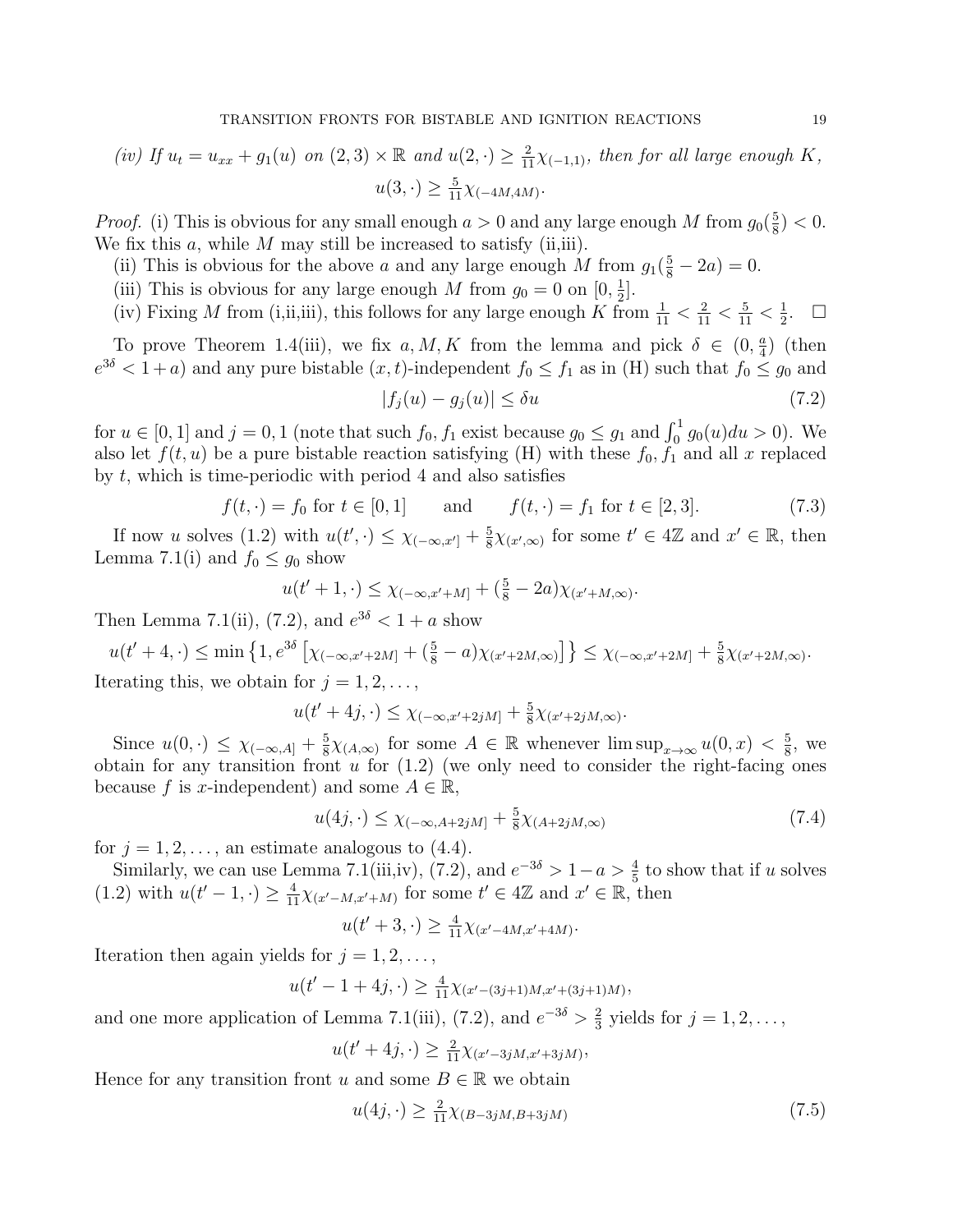for  $j = 1, 2, \ldots$ , an estimate analogous to  $(4.3)$ .

This and (7.4) now show for  $\varepsilon_0 := \frac{2}{11}$  and  $j = 1, 2, \ldots$  that  $u(4j, \cdot)$  takes values within  $[\varepsilon_0, 1 - \varepsilon_0]$  on some interval of length  $Mj + B - A$ . Since  $M > 0$ , it follows that (1.2) with this pure bistable f does not have any transition fronts (connecting  $0$  and  $1$ ).

Similarly to Section 4, the second claim is proved identically.

# 8. Proof of Corollary 1.5

(i) This is immediate from uniqueness of the front and the fact that its single space/time period translate is also a transition front. We note that if  $f_1'(0) < 0$  and  $f_0'(1) < 0$ , then the result also follows from our existence of transition fronts,  $c_0 > 0$ , and [7, Theorem 1.6].

(ii) The stationary ergodic assumption on  $f$  means that there is a probability space  $(\Omega, \mathcal{F}, \mathbb{P}), f : \Omega \to L^{\infty}_{loc}(\mathbb{R} \times [0,1])$  is measurable and satisfies the required hypotheses uniformly in  $\omega \in \Omega$ , and there is a group  $\{\pi_k\}_{k\in\mathbb{Z}}$  of measure preserving transformations acting ergodically on  $\Omega$  such that either  $f(\pi_k \omega; x, u) = f(\omega; x - kp, u)$  or  $f(\pi_k \omega; t, u) = f(\omega; t - kp, u)$ for some  $p > 0$ .

The proof of this part is similar to [35, Corollary 1.7]. Let us start with the spaceinhomogeneous reaction case. Let v be the function from Section 2, and let  $u_m$  solve (1.1) with initial condition  $u_m(0, x) := v(x - mp)$  (so that  $(u_m)_t > 0$ ). For integers  $n \geq m$  define

$$
\tau_{m,n}(\omega) := \inf \left\{ t \ge 0 \, \big| \, u_m(t,x) \ge v(x - np) \text{ for all } x \in \mathbb{R} \right\}.
$$

As in [35], the subadditive ergodic theorem [15, 18] applies to  $\tau_{m,n}$  and yields finite positive deterministic limits

$$
\tau = \lim_{n \to \infty} \frac{\tau_{0,n}(\omega)}{n} = \lim_{n \to \infty} \frac{\tau_{-n,0}(\omega)}{n}
$$

for almost all  $\omega \in \Omega$ . Uniform convergence (in m and  $\omega$ ) of the solution  $u_m$  to the front  $w_\omega$ in  $L^{\infty}$  (see Remark 3 after Theorem 1.2) then shows that  $c := \frac{p}{\tau}$  $\frac{p}{\tau}$  is the asymptotic speed of  $w_{\omega}$  as  $|t| \to \infty$  for almost all  $\omega \in \Omega$ .

In the time-inhomogeneous reaction case we instead let  $u_m$  solve (1.2) with initial condition  $u_m(mp,x) := v(x)$ , and for integers  $n \geq m$  define

$$
\xi_{m,n}(\omega) := \sup \{ y \in \mathbb{R} \mid u_m(np, x) \ge v(x - y) \text{ for all } x \in \mathbb{R} \}.
$$

This time the subadditive ergodic theorem yields finite positive deterministic limits

$$
\xi = \lim_{n \to \infty} \frac{\xi_{0,n}(\omega)}{n} = \lim_{n \to \infty} \frac{\xi_{-n,0}(\omega)}{n}
$$

for almost all  $\omega \in \Omega$ , and it again follows that  $c := p\xi$  is the asymptotic speed of  $w_{\omega}$  as  $|t| \to \infty$  for almost all  $\omega \in \Omega$ .

#### **REFERENCES**

- [1] N.D. Alikakos, P.W. Bates, and X. Chen, Periodic traveling waves and locating oscillating patterns in multidimensional domains, Trans. Amer. Math. Soc. 351 (1999), 2777-2805.
- [2] D.G. Aronson and H.F. Weinberger, Nonlinear diffusion in population genetics, combustion, and nerve pulse propagation. Partial differential equations and related topics (Program, Tulane Univ., New Orleans, La., 1974), 5–49. Lecture Notes in Math., Vol. 446, Springer, Berlin, 1975.
- [3] H. Berestycki, The influence of advection on the propagation of fronts in reaction-diffusion equations, Nonlinear PDEs in Condensed Matter and Reactive Flows, NATO Science Series C, 569, H. Berestycki and Y. Pomeau eds, Kluwer, Doordrecht, 2003.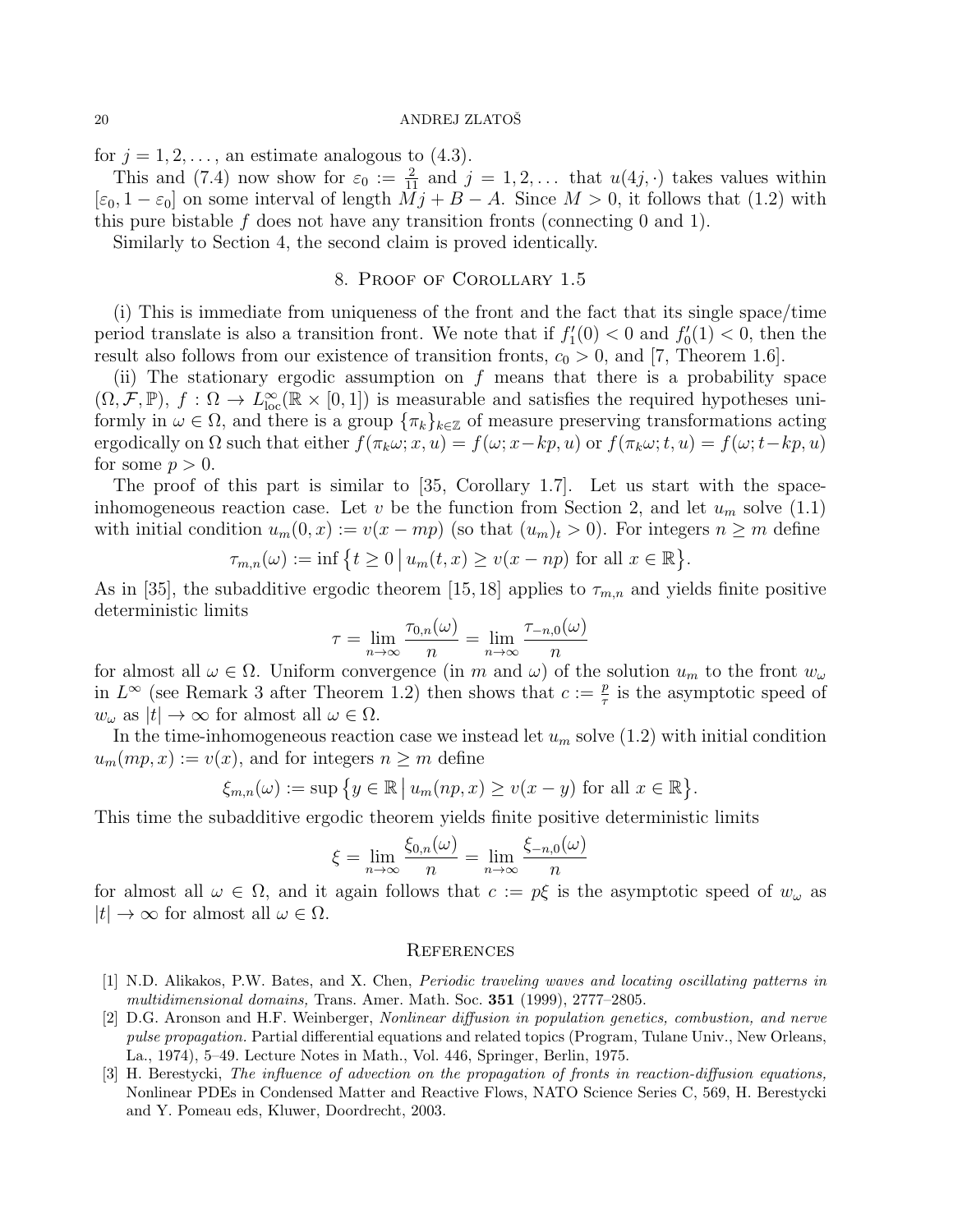- [4] H. Berestycki and F. Hamel, Non-existence of travelling front solutions of some bistable reaction-diffusion equations, Adv. Diff. Equations  $5$  (2000), 723–746.
- [5] H. Berestycki and F. Hamel, Front propagation in periodic excitable media, Comm. Pure Appl. Math. 55 (2002), 949–1032.
- [6] H. Berestycki and F. Hamel, Generalized transition waves and their properties, Comm. Pure Appl. Math. 65 (2012), 592–648.
- [7] W. Ding, F. Hamel, and X.-Q. Zhao, Bistable pulsating fronts for reaction-diffusion equations in a periodic habitat, Indiana Univ. Math. J., to appear.
- [8] W. Ding, F. Hamel, and X.-Q. Zhao, Transition fronts for periodic bistable reaction-diffusion equations, Calc. Var. Part. Diff. Equations 54 (2015), 2517–2551.
- [9] A. Ducrot, T. Giletti, and H. Matano, Existence and convergence to a propagating terrace in onedimensional reaction-diffusion equations, Trans. Amer. Math. Soc. 366 (2014), 5541–5566.
- [10] J. Fang and X.-Q. Zhao, Bistable traveling waves for monotone semiflows with applications, J. Eur. Math. Soc. 17 (2015), 2243–2288.
- [11] P.C. Fife and J.B. McLeod, The approach of solutions of non-linear diffusion equations to traveling front solutions, Arch. Ration. Mech. Anal. **65** (1977), 335-361.
- [12] P.C. Fife and L.A. Peletier, Clines Induced by Variable Selection and Migration Proc. R. Soc. Lond. B 214 (1981), 99–123.
- [13] R. Fisher, The wave of advance of advantageous genes, Ann. Eugenics 7 (1937), 355–369.
- [14] F. Hamel and L. Rossi, Admissible speeds of transition fronts for non-autonomous monostable equations, SIAM J. Math. Anal. 47 (2015), 3342–3392.
- [15] J.F.C. Kingman, The ergodic theory of subadditive stochastic processes, J. Roy. Statist. Soc. Sr. B 30 (1968), 499–510.
- [16] A.N. Kolmogorov, I.G. Petrovskii and N.S. Piskunov, Etude de l'équation de la diffusion avec croissance de la quantité de matière et son application à un problème biologique, Bull. Moskov. Gos. Univ. Mat. Mekh. 1 (1937), 1–25.
- [17] T.J. Lewis and J.P. Keener, Wave-block in excitable media due to regions of depressed excitability, SIAM J. Appl. Math. 61 (2000), 293–316.
- [18] T.M. Liggett, An improved subadditive ergodic theorem, Ann. Probab. 13 (1985), 1279-1285.
- [19] H. Matano, several conference talks.
- [20] A. Mellet, J. Nolen, J.-M. Roquejoffre and L. Ryzhik, Stability of generalized transition fronts, Commun. PDE 34 (2009), 521–552.
- [21] A. Mellet, J.-M. Roquejoffre and Y. Sire, *Generalized fronts for one-dimensional reaction-diffusion equa*tions, Discrete Contin. Dyn. Syst. 26 (2010), 303–312.
- [22] J. Nolen, J.-M. Roquejoffre, L. Ryzhik, and A. Zlatoš, Existence and non-existence of Fisher-KPP transition fronts, Arch. Ration. Mech. Anal. 203 (2012), 217–246.
- [23] J. Nolen and L. Ryzhik, Traveling waves in a one-dimensional heterogeneous medium, Ann. Inst. H. Poincaré Anal. Non Linéaire 26 (2009), 1021–1047.
- [24] W. Shen, Traveling waves in time almost periodic structures governed by bistable nonlinearities, I. Stability and uniqueness, J. Diff. Equations  $159$  (1999), 1–54.
- [25] W. Shen, Traveling waves in time almost periodic structures governed by bistable nonlinearities, II. *Existence*, J. Diff. Equations  $159$  (1999),  $55-101$ .
- [26] W. Shen, Traveling waves in diffusive random media, J. Dynam. Differ. Equat. 16 (2004), 1011–1060.
- [27] W. Shen, *Traveling waves in time dependent bistable equations*, Differential Integral Equations 19 (2006), 241–278.
- [28] W. Shen and Z. Shen, Transition fronts in time heterogeneous and random media of ignition type, J. Differential Equations, to appear.
- [29] W. Shen and Z. Shen, Stability, Uniqueness and Recurrence of Generalized Traveling Waves in Time Heterogeneous Media of Ignition Type, Trans. Amer. Math. Soc., to appear.
- [30] N. Shigesada, K. Kawasaki, and E. Teramoto, Traveling periodic waves in heterogeneous environments, Theor. Population Biol. 30 (1986), 143–160.